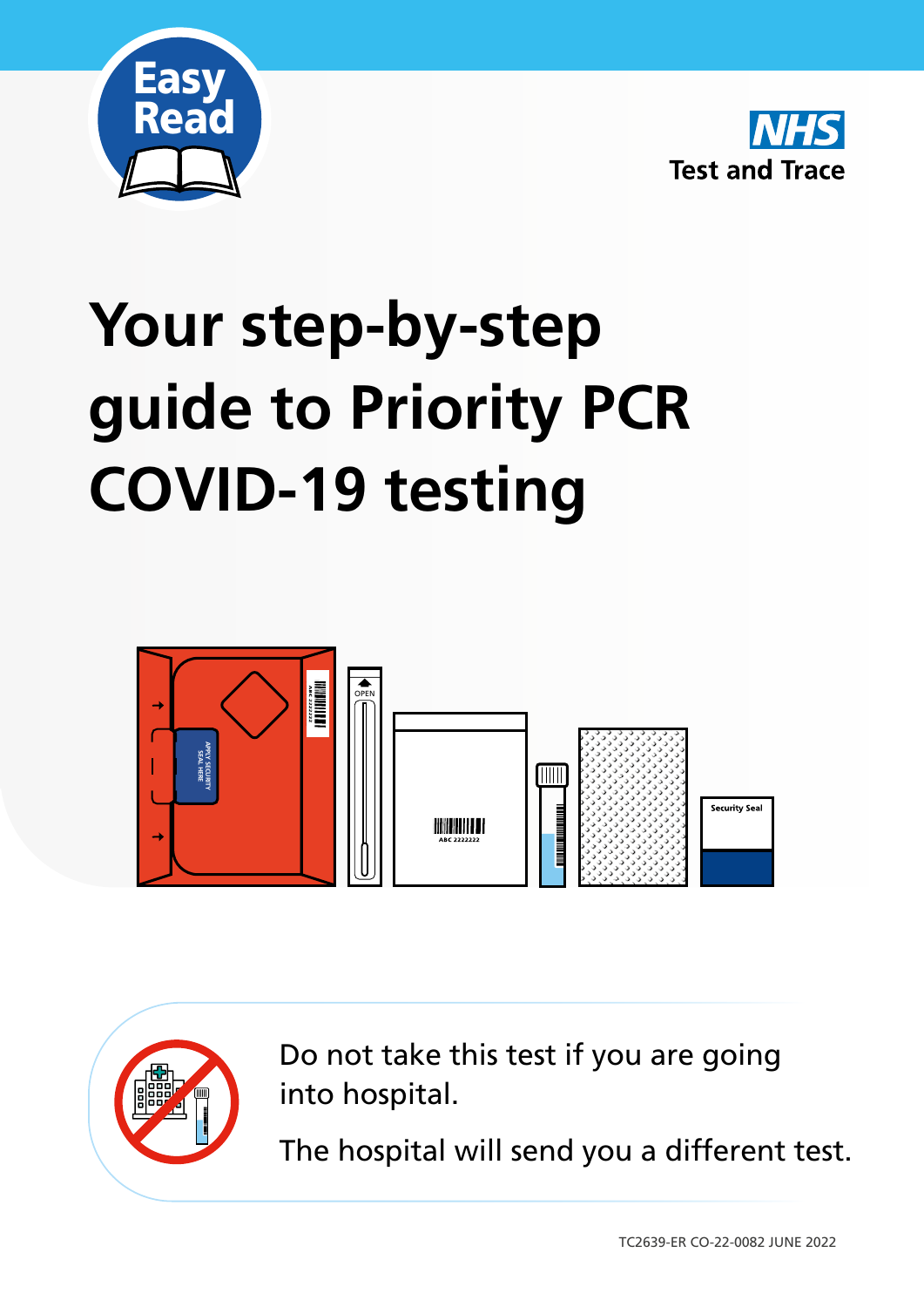### **Contents**

| About the test                |    |
|-------------------------------|----|
| How to send the test back     |    |
| Register your test kit        |    |
| Start the test                | 15 |
| Return the completed test kit | 23 |
| When you get your result      | 24 |
| Help and advice               | 27 |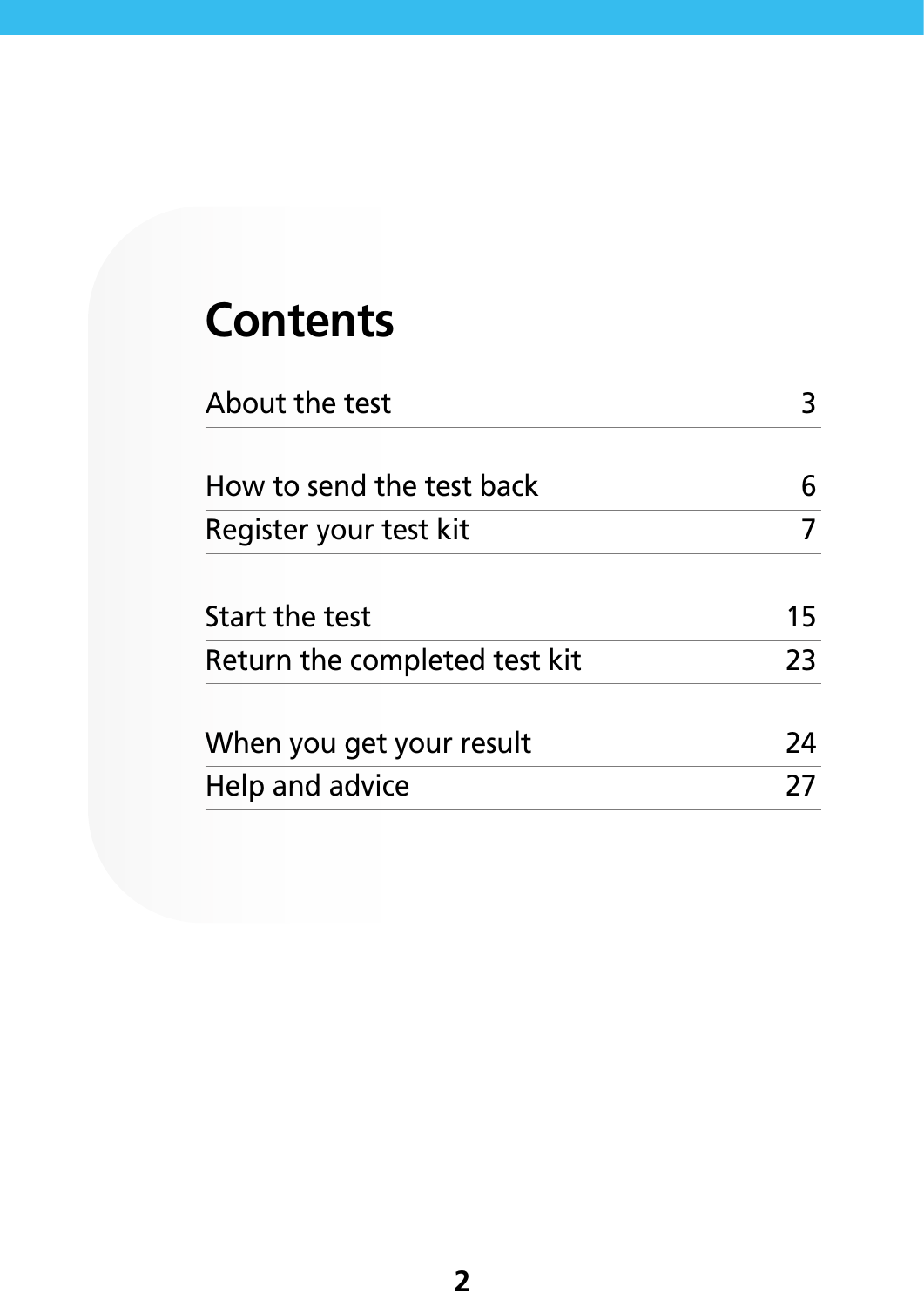## **About this test**

Do not let anyone else take this test. The test is just for you.



#### **Important**

You have been sent a Priority PCR test kit. This is so you can take the test as soon as you feel unwell and get the result quickly.

If the test says that you have COVID-19, you may be able to get new treatments from your doctor.



#### **Important**

Only use this test if you feel unwell and think you may have COVID-19.



#### **Important**

You need to register the test kit online just before you take it, or call **119** and ask them to register it for you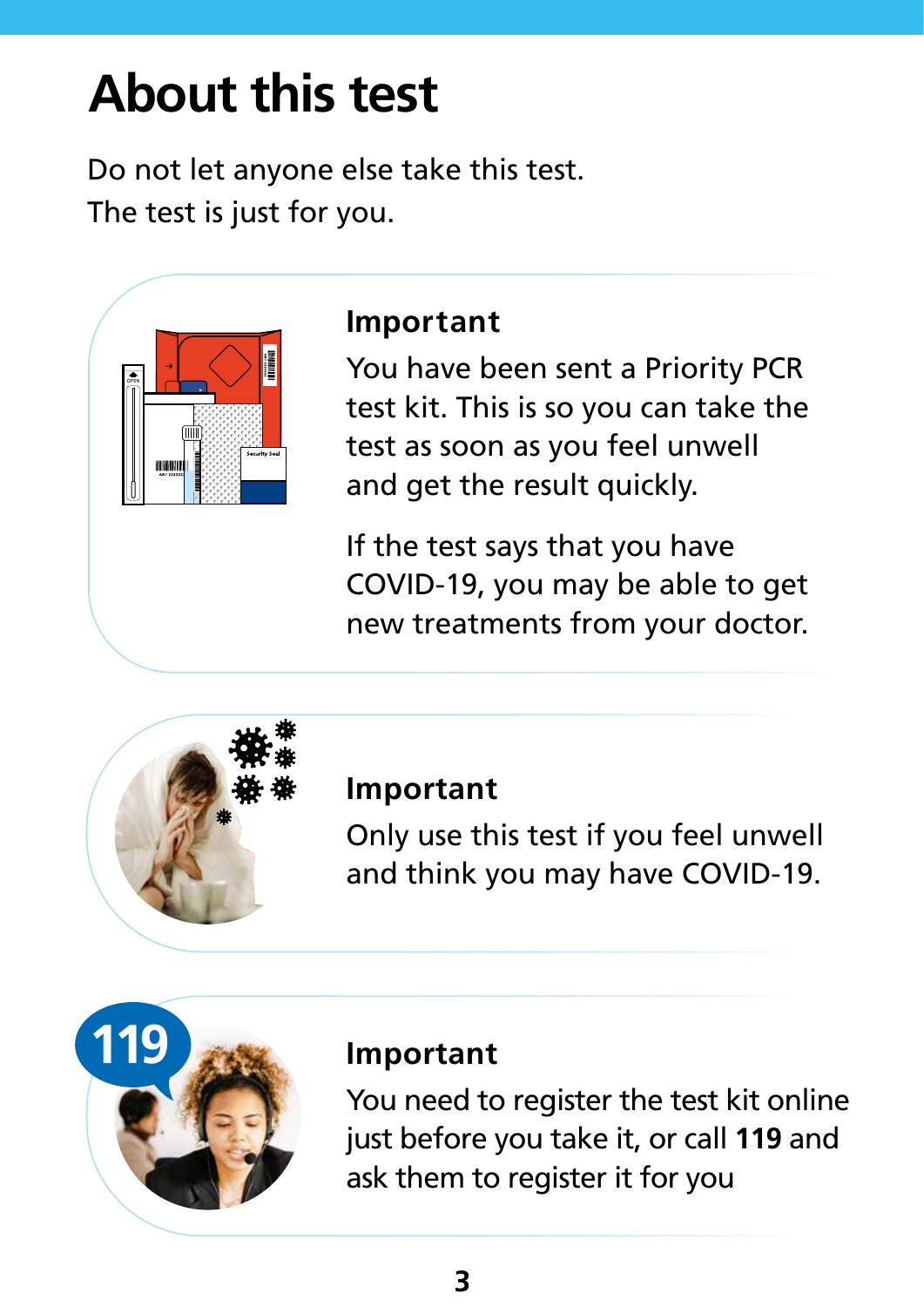

You can do this test on your own or you can ask someone to help you.

Get someone to help you if you have trouble with your hands or eyes.



**Important** 

Do not eat or drink for **30 minutes before** you do the test.



The test **will take about 30 minutes**.

If it takes longer, that's OK.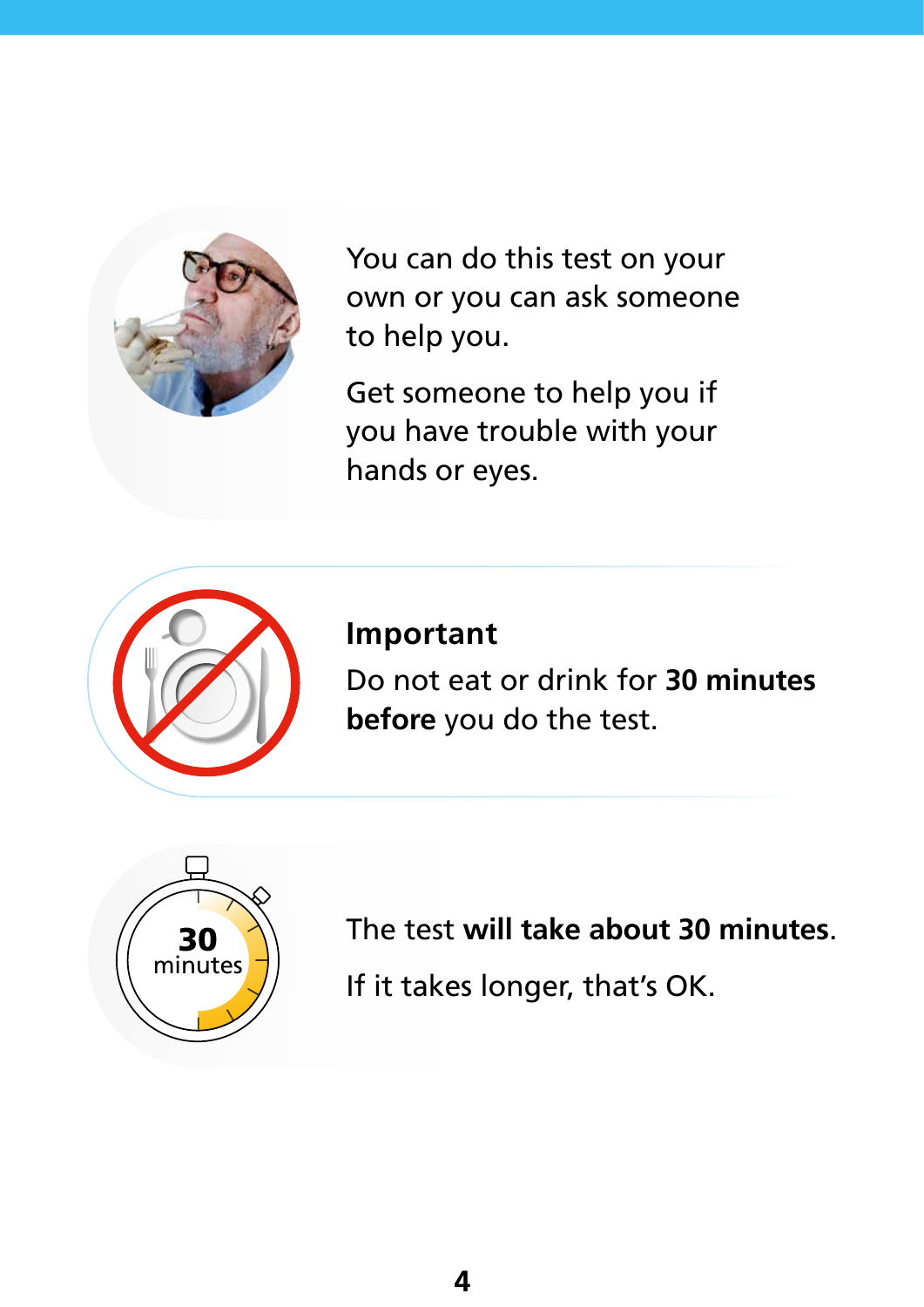### **When to use this test**



#### **Important**

Read through this guide before you start and follow the steps in the correct order.



Only use this test if you think you have COVID-19.

If you do not need to do a test now, keep the test kit safe in case you need it in the future.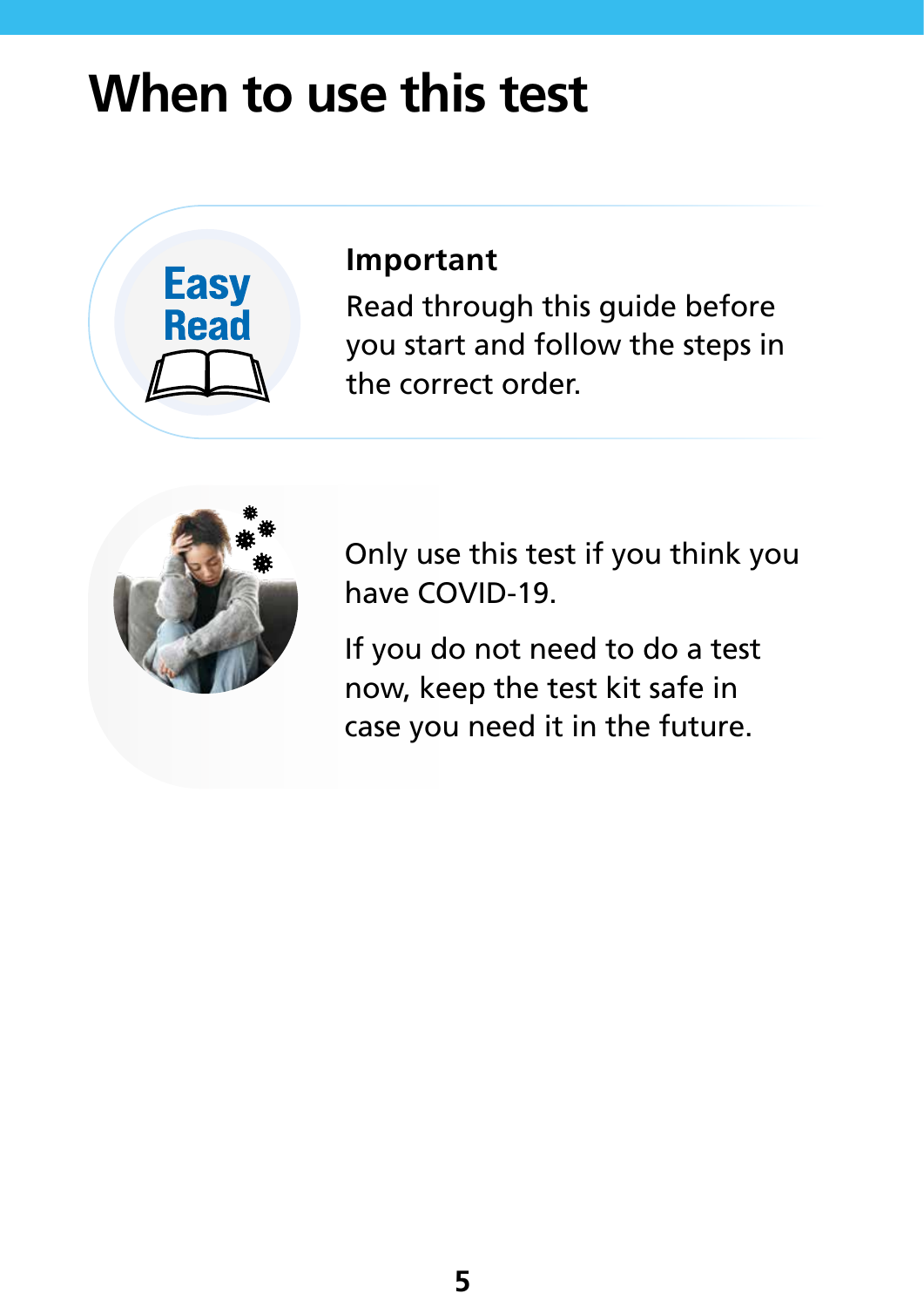### **How to send the test back to us**

#### **Important**

You need to return it on the same day that you take the test.



Before you do the test, you need to decide how you will send it back to us.

You can post it in a priority postbox or ask someone else to post it for you.



If you cannot get to a priority postbox, we can send a courier to pick it up from your home.

This might be because:

- you are feeling unwell and need to stay home
- you are doing the test on a Saturday, Sunday or bank holiday
- it is too far to walk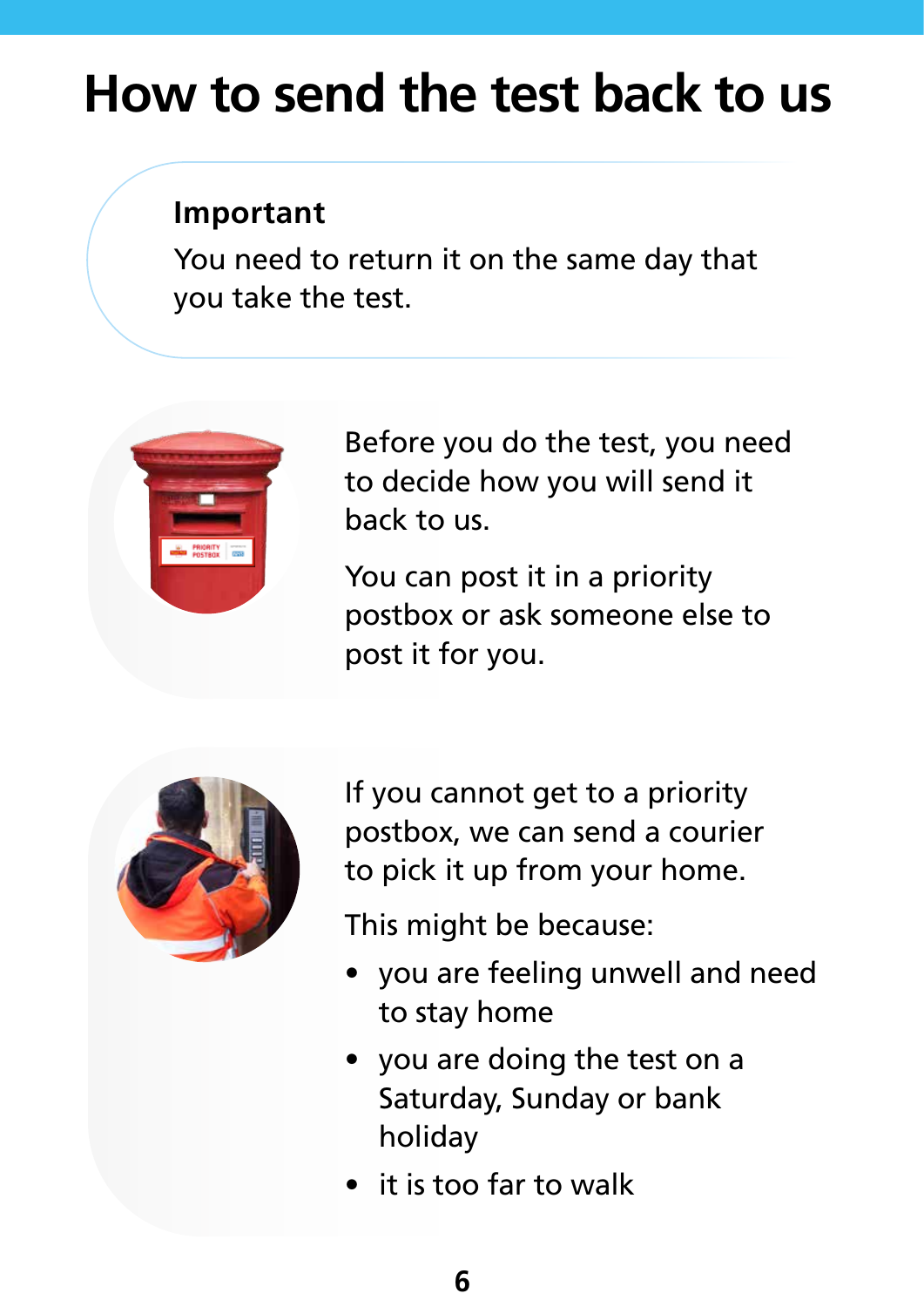### **How to register your test kit**



#### **Important**

You need to register your test kit just before you take the test. To register online, go to: **[www.test-for-coronavirus.service.](http://www.test-for-coronavirus.service.gov.uk/register-kit) [gov.uk/register-kit](http://www.test-for-coronavirus.service.gov.uk/register-kit)**



If you cannot register online or you need help, call **119** and we will do it for you.



When you register the kit, you will need to give us:

**1** A mobile phone number. This is so we can send you the result.



If you do not have a mobile phone, call **119** from your home phone.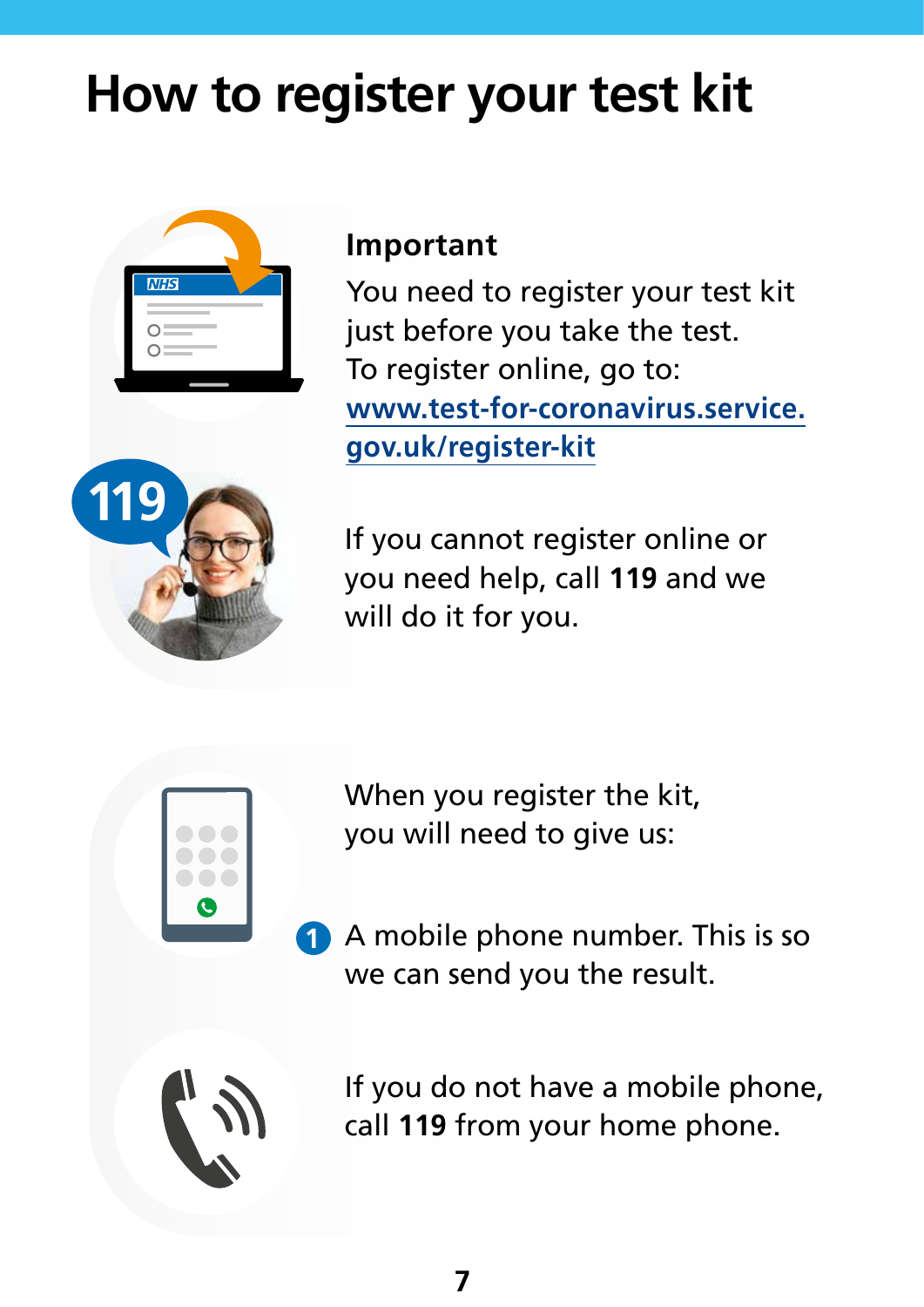

2 Your NHS reference code.

> It's called different names depending on where you live.

If you live in:

**England** or **Wales**, it's called an NHS number.

**Scotland** it's called a CHI number

**Northern Ireland**, it's called an H&C number

The number is on the letter we sent you about this test. If you cannot find it, ask your doctor.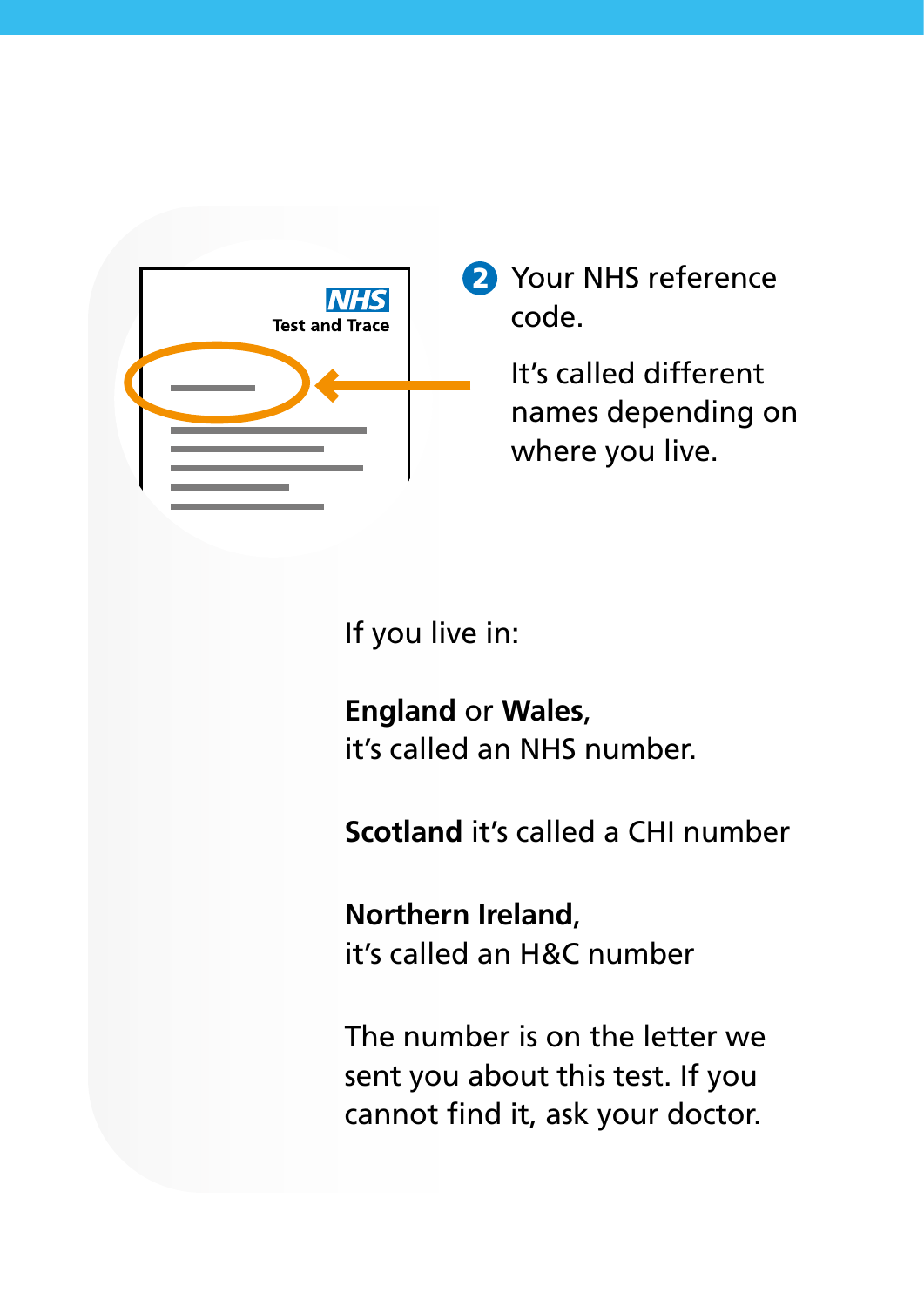

#### **3** The number on the **prepaid return label.**

The number is underneath the Royal Mail barcode.



4 The number **underneath the test kit barcode.**

> This is also on the see-through bag and the return box.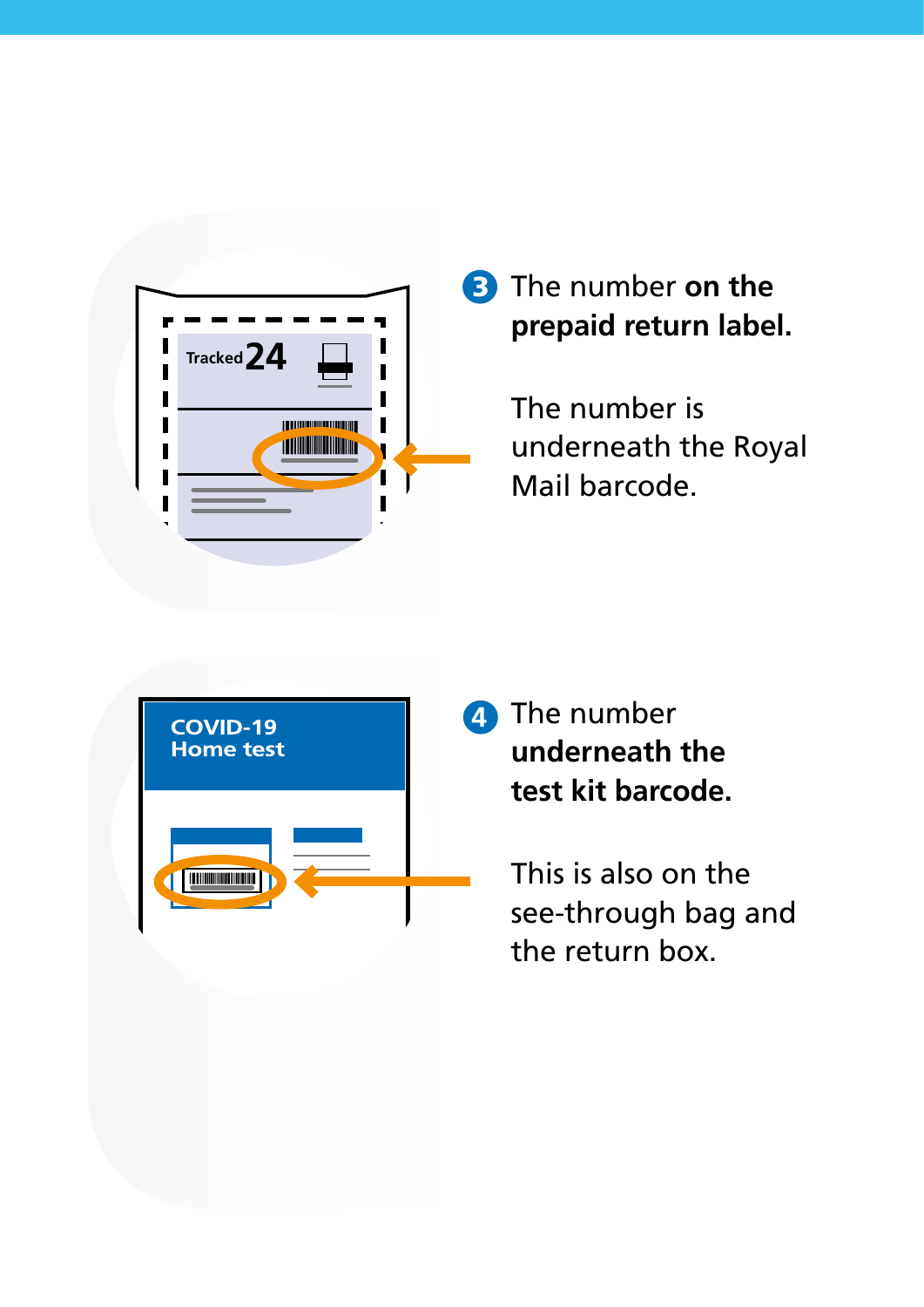### **How to find a priority postbox**



You can find the priority postbox nearest to you on the Royal Mail website.

It will also tell you the time of the last collection that day.

**[www.royalmail.com/services](http://www.royalmail.com/services-near-you)[near-you](http://www.royalmail.com/services-near-you)**



You can also phone them on **0345 266 8038.**

Opening times: Monday to Friday, 8am to 6pm

You may have to pay for this call. You can find out how much it will cost at: **[www.gov.uk/call-charges](http://www.gov.uk/call-charges)**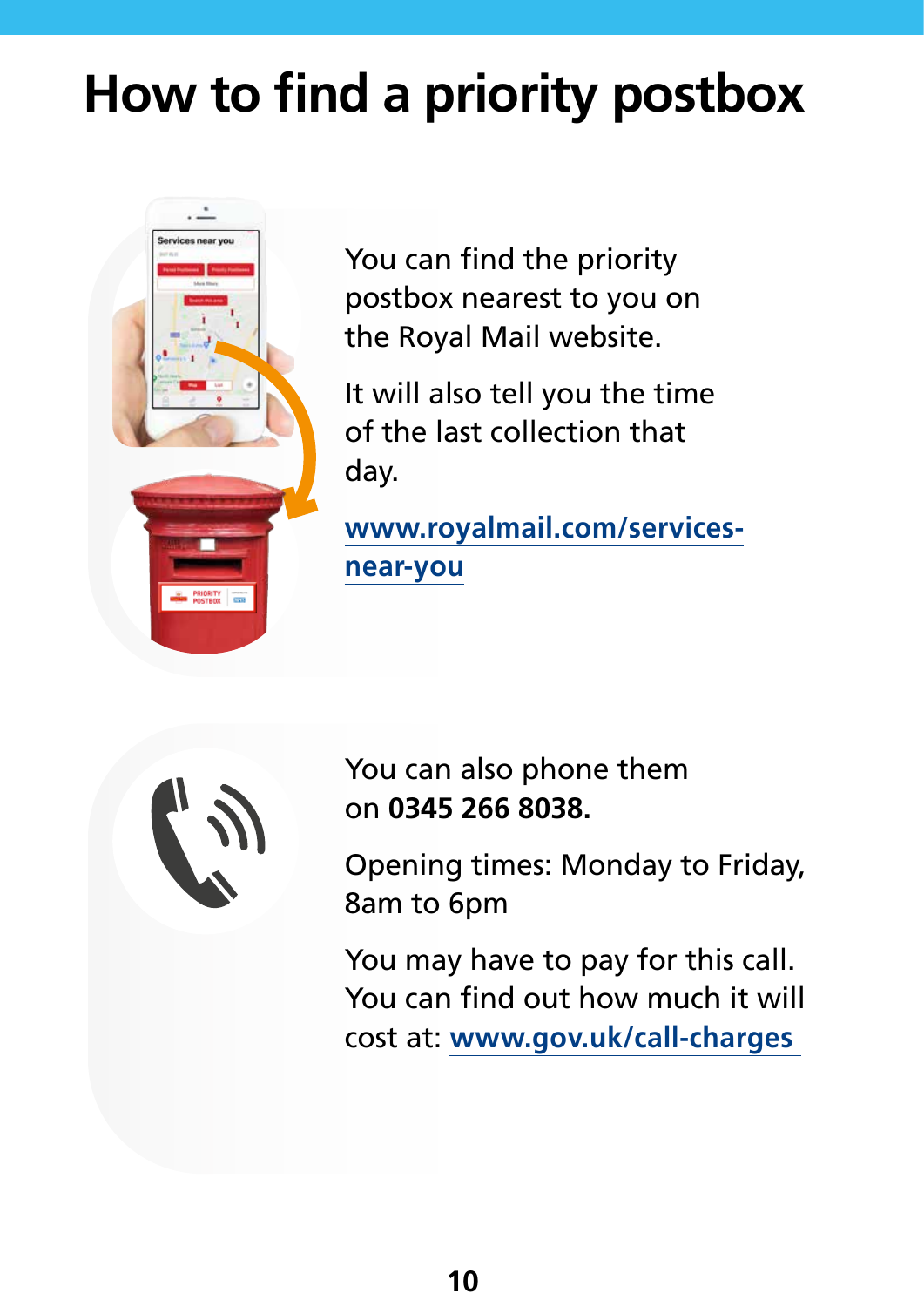### **How to book a courier**



To book a courier, call us on **119**. You need to call us the day before you take the test.



When you call **119**, they will tell you if the courier will come in the morning or afternoon.

We cannot give you an exact time when the courier will arrive.



If your courier is booked for the morning, you will need to take your test by **7am**.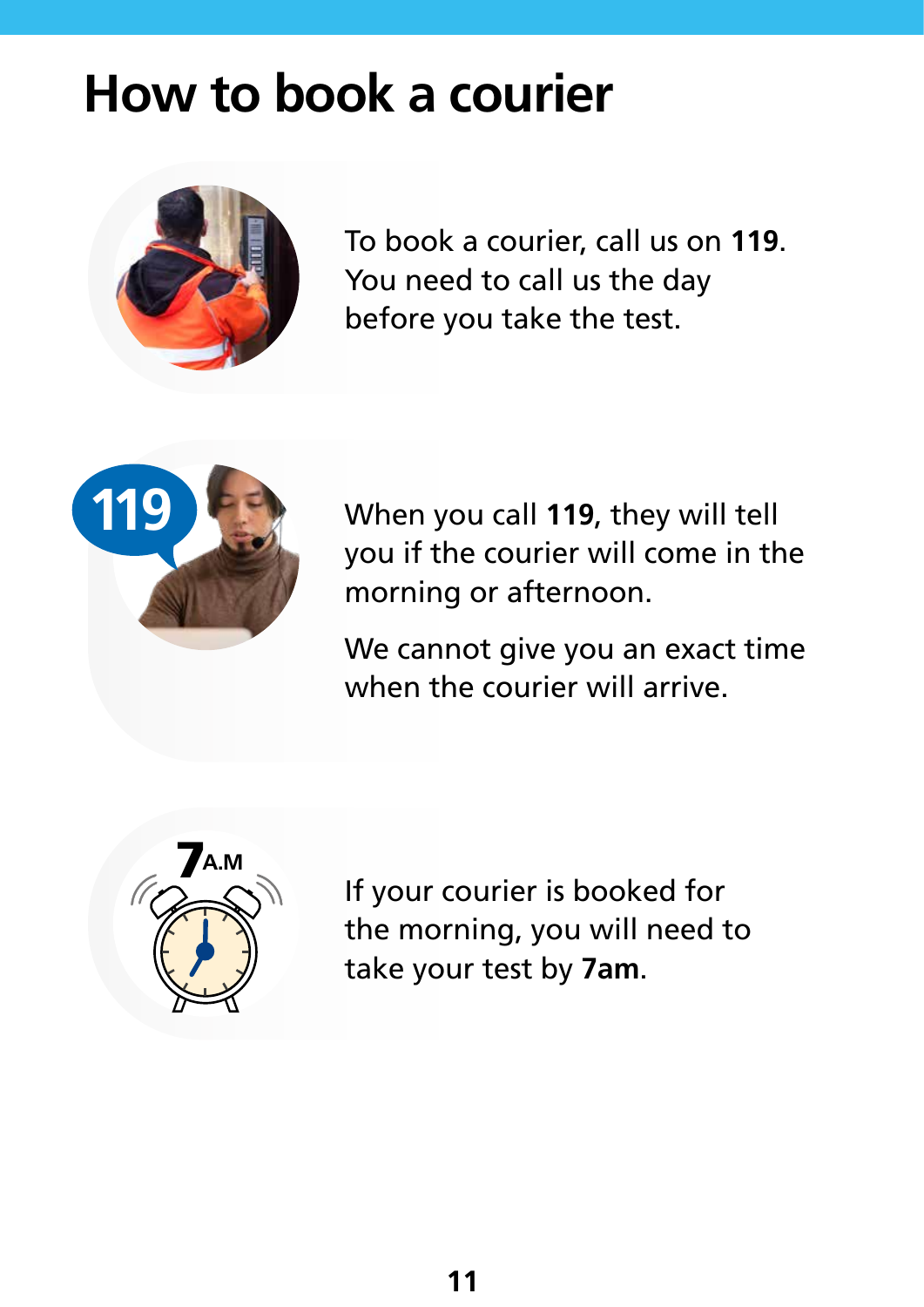

You will need to swab your tonsils and your nose.

You will then put the swab in a small tube and then send it back to us.



You can watch a video on how to do a swab test: **[gov.uk/pcr-home-test](http://gov.uk/pcr-home-test)**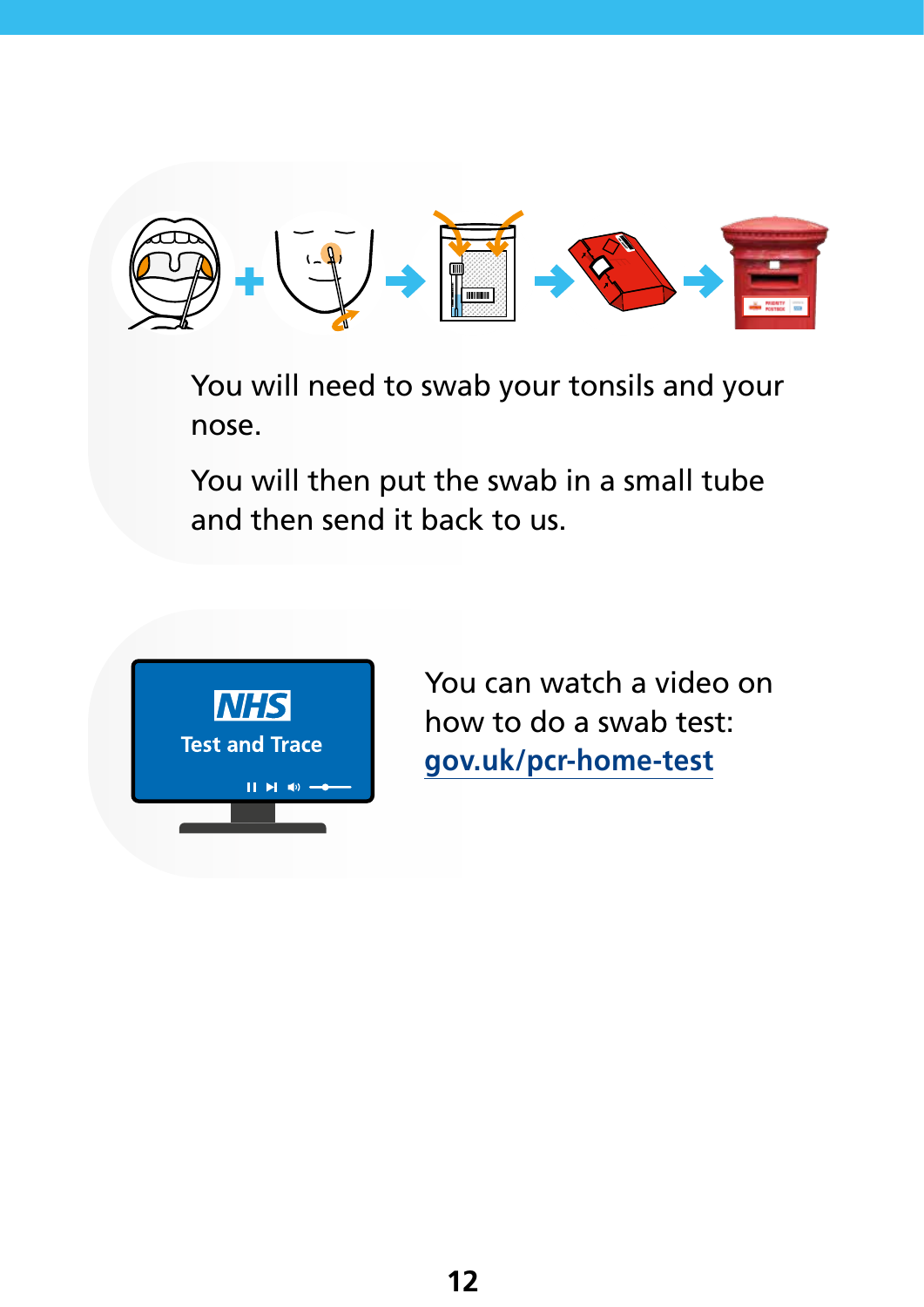#### **Before you start**



Check the use-by date.

This is next to the picture of an hourglass on the bag.

**Do not** use the test if it is within 7 days of the date.

You need to:

- **1** Find a flat surface like a table.
- **2** Clear it, and then clean and dry it.



**3** Put all the items from your test kit on it.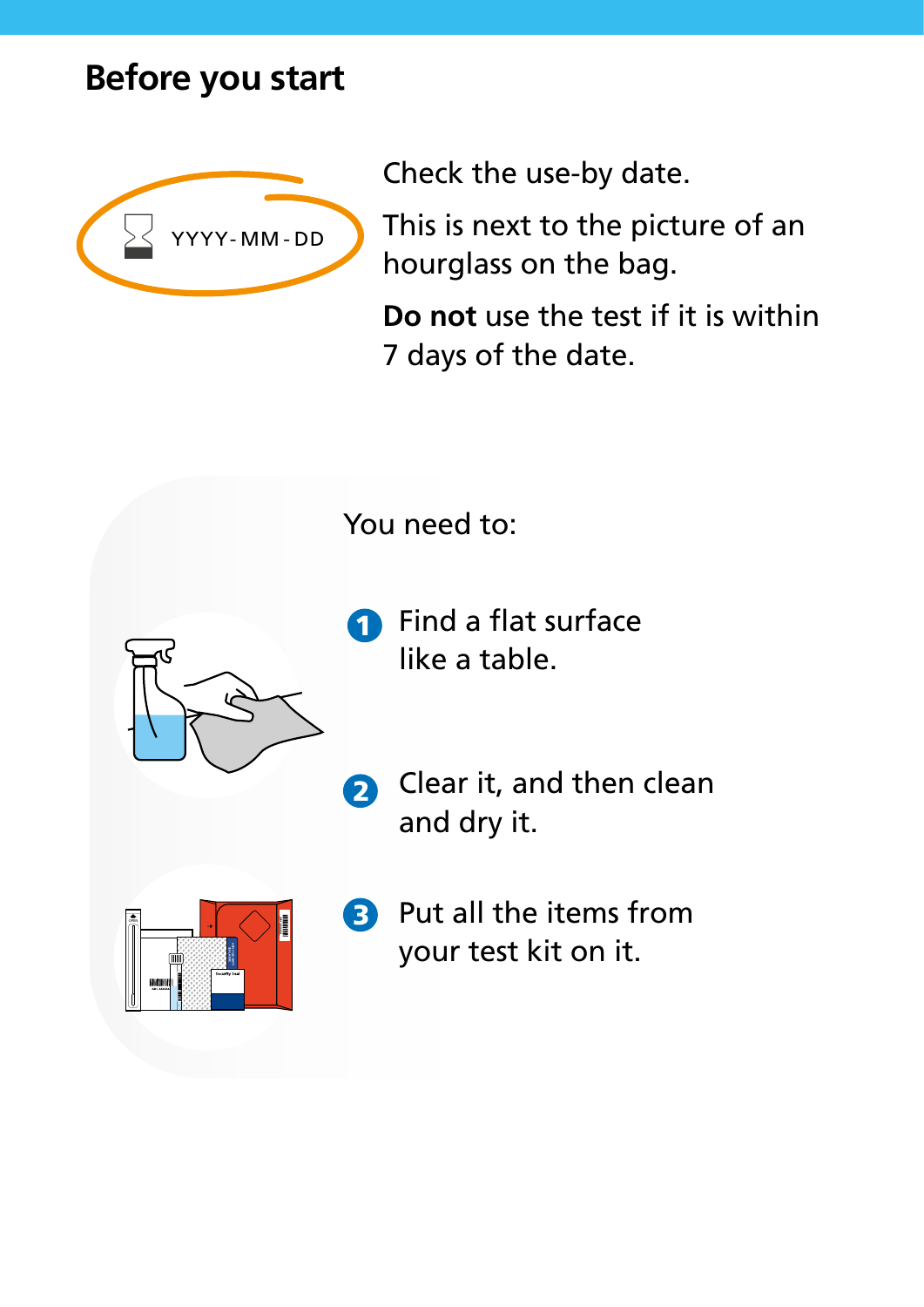### **What is in your test kit**











- **1** A swab in a packet. The swab is a stick with a bud at 1 end.
- 2 A plastic tube. It will have a small amount of liquid in it.
- 3 A small see-through bag.
- 4 A white pad made of soft material.
- 5 A security seal to go on the box. Only put the seal on when you are ready to post the box.
- 6 A red box to send your test back to us.



#### **Important**

If anything is missing or does not look right, call us on **119** and we will send you a new kit.

**Do not do the test** until you get the new kit.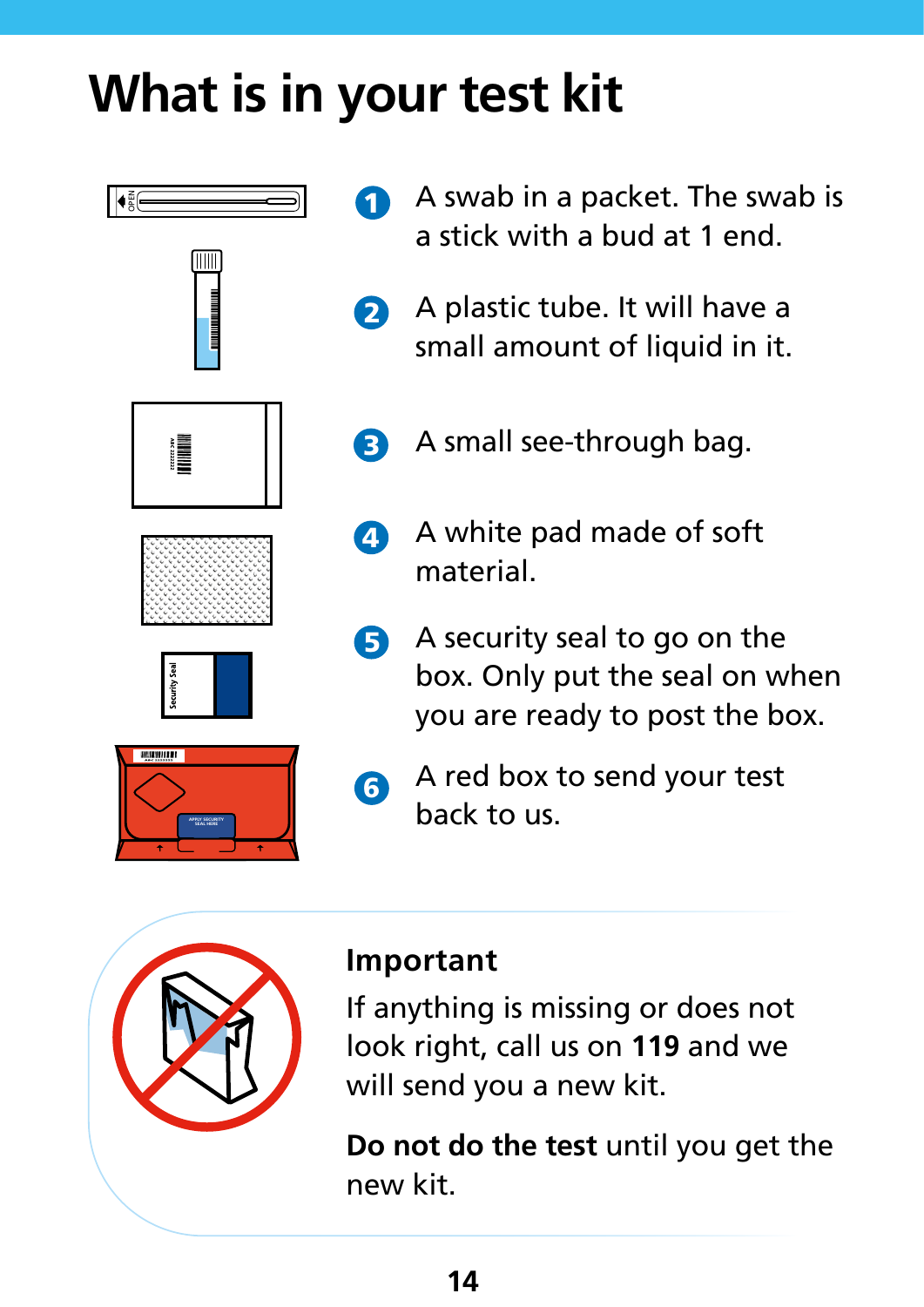### **Get ready for the test**



Blow your nose with a tissue. Then throw the tissue in a bin.



Wash your hands with soap and water or hand sanitiser for **20 seconds**.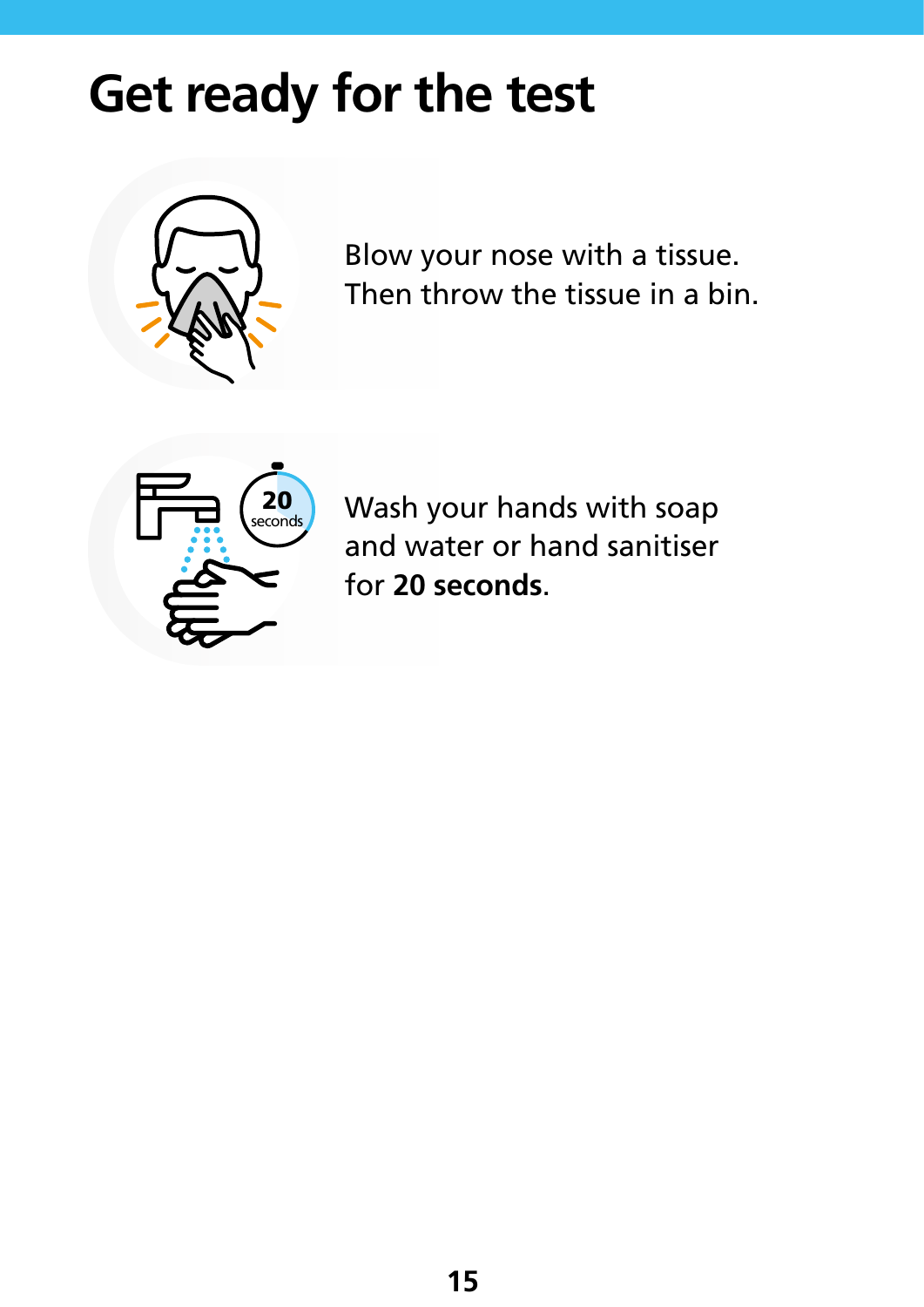### **Start the test**



Unscrew the top from the plastic tube and put it on the table.

Make sure that you keep the tube upright. You can stand it up in a mug or glass to make sure that it does not fall over.

#### **Important**

Try not to spill any of the liquid. If you spill any liquid, clean it with paper towels and household cleaner.



Open the swab packet at the stick end, and gently take out the swab.

Make sure you hold it at the stick end.



#### **Important**

Do not let the tip of the swab touch anything else, or it could spoil your result.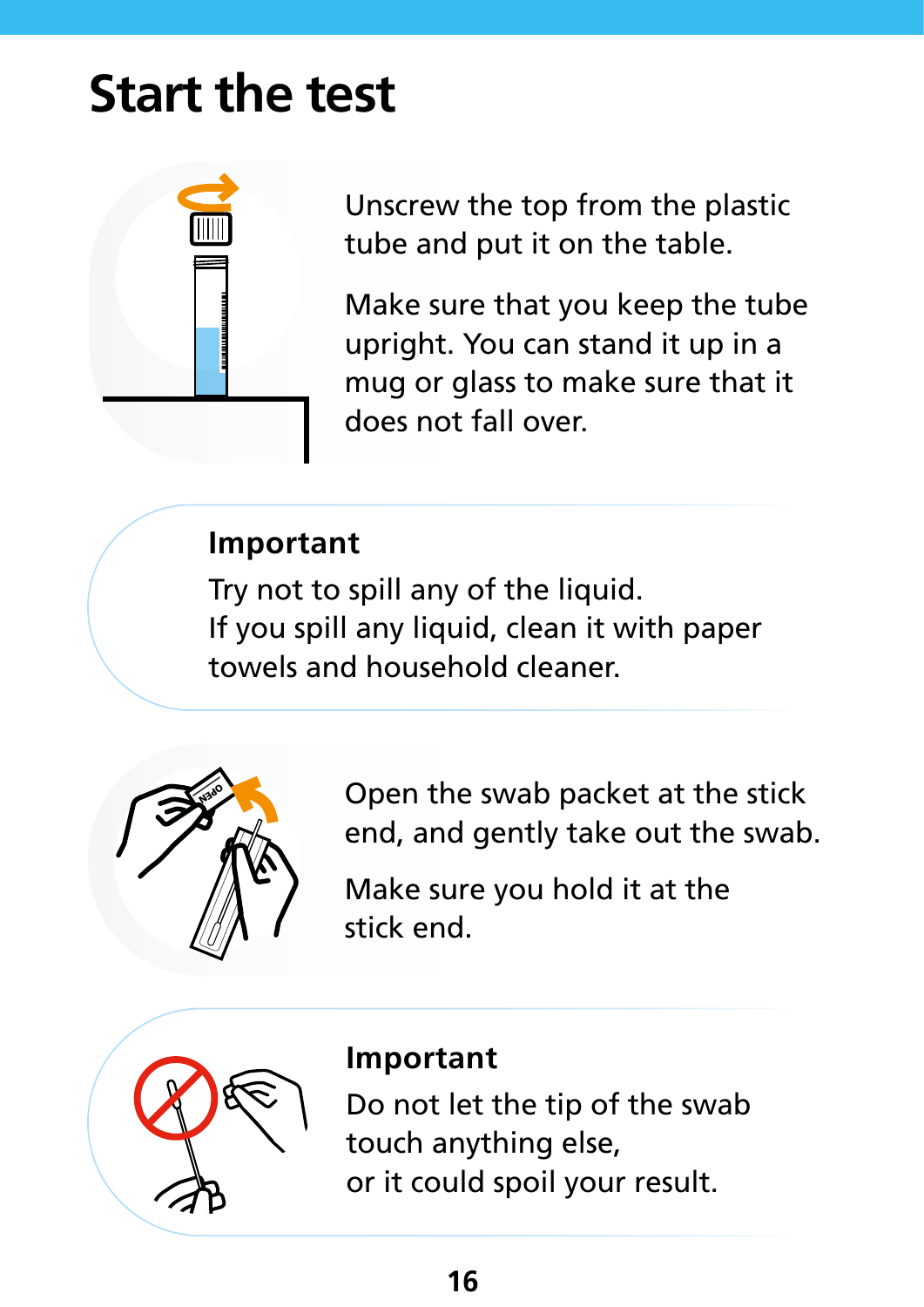### **How to swab your tonsils**



Look in a mirror and open your mouth to find your tonsils, or the area where they used to be if they have been removed.



Your tonsils are the soft parts on either side at the back of your throat.



Some people find this quite difficult. You can ask someone to help you.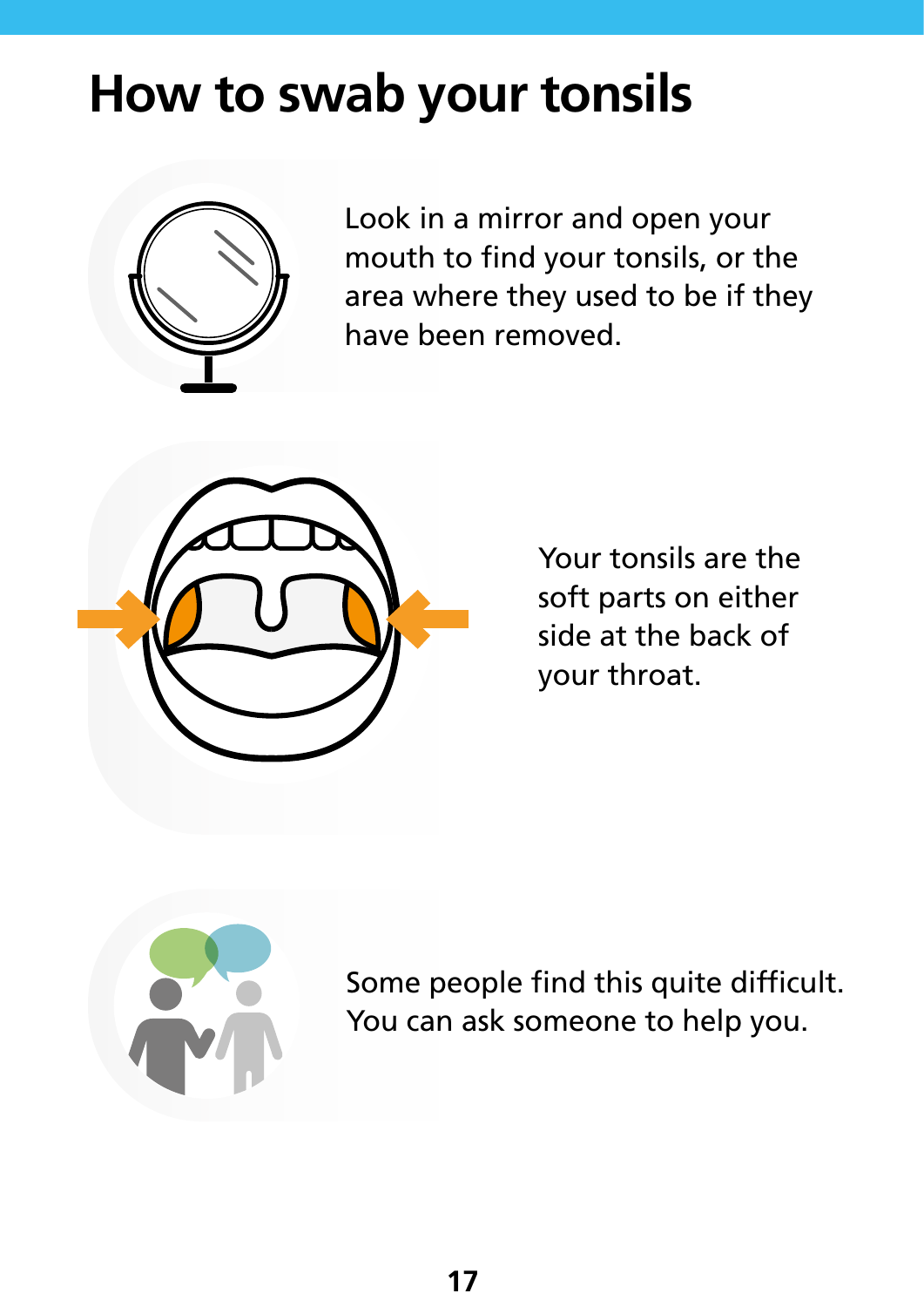

Gently rub the swab over your tonsils.

Rub each tonsil 4 times.

It may feel a bit strange, but it should not hurt.

#### **Important**

Be careful when you use the swab. Do not push it too hard or bend it - it could break.



If you cannot swab your tonsils, you can swab both nostrils instead.

We will tell you how to do this on the next page.

If you cannot swab your nose, you can just swab your tonsils instead.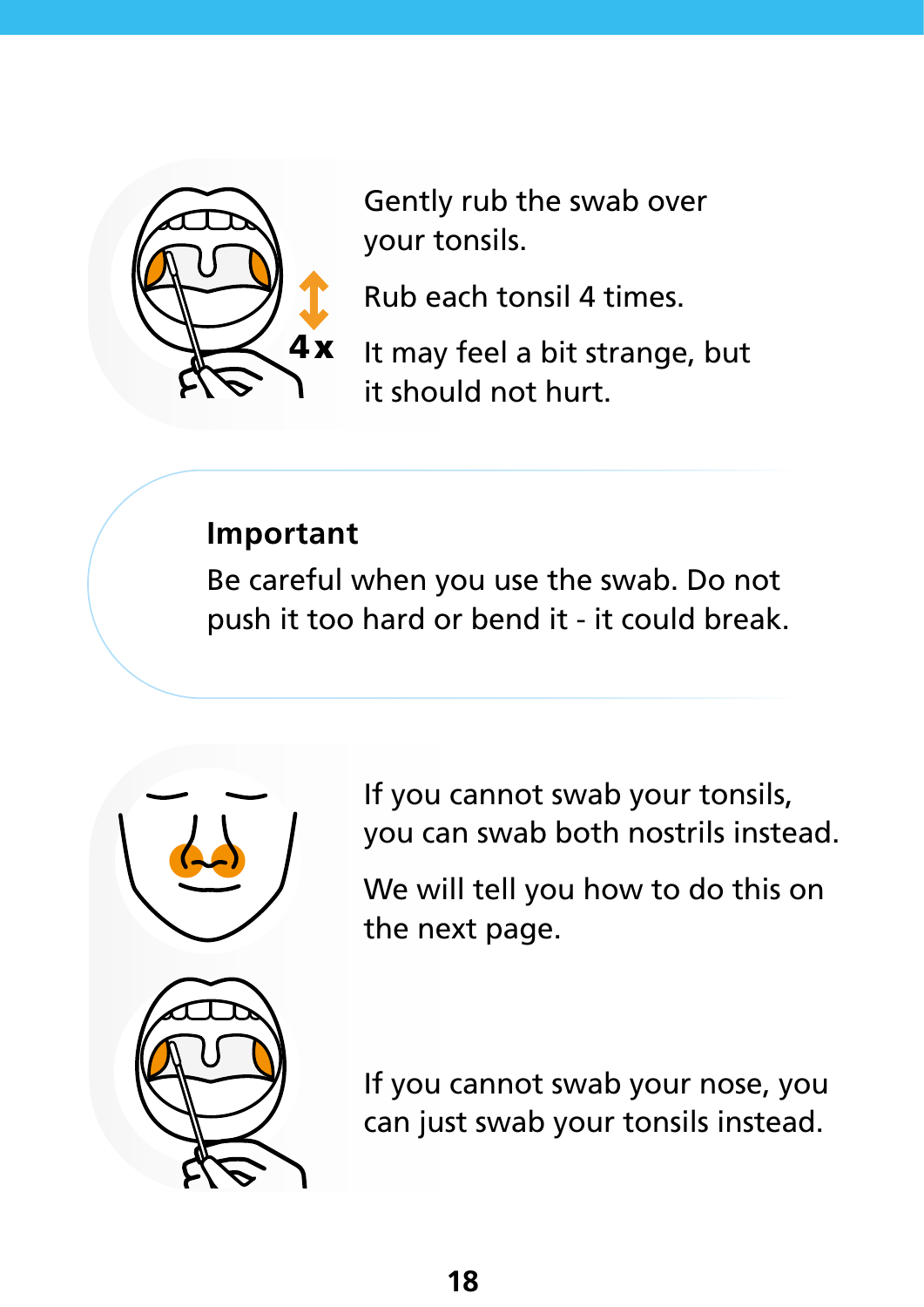### **How to swab your nose**



Now use the same swab to take a sample from your nose.



If your nostril is pierced swab the other nostril.



If both nostrils are pierced, you need to remove the piercing on one side and then swab that side.



If you have had a nosebleed, swab the other nostril or wait 24 hours.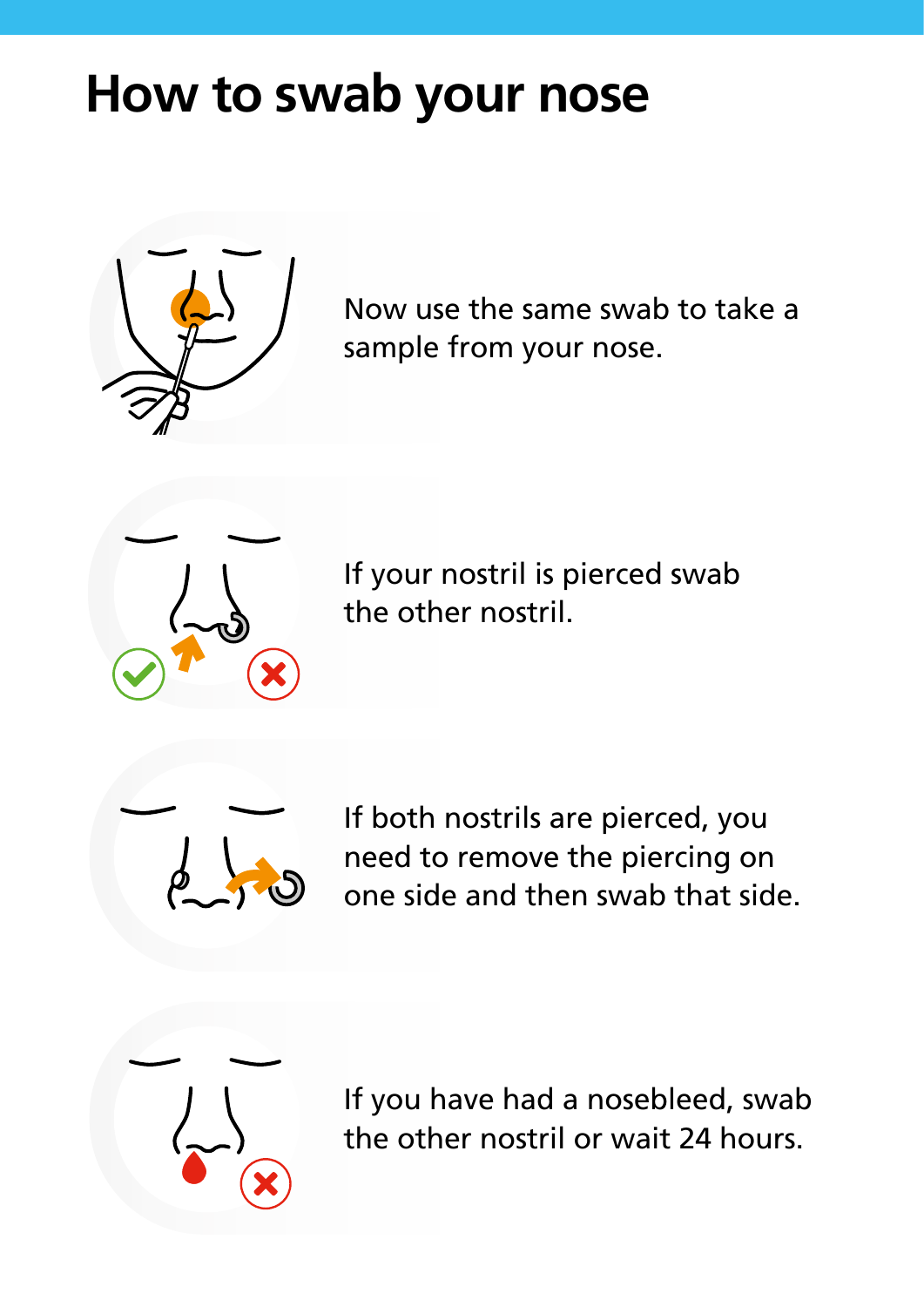

Put the swab into your nostril and push it gently upwards.



Stop when you feel it pressing inside your nostril.

Slowly turn the swab round 10 times in your nostril.



**If you did not swab your tonsils,**  you need to swab your other nostril as well.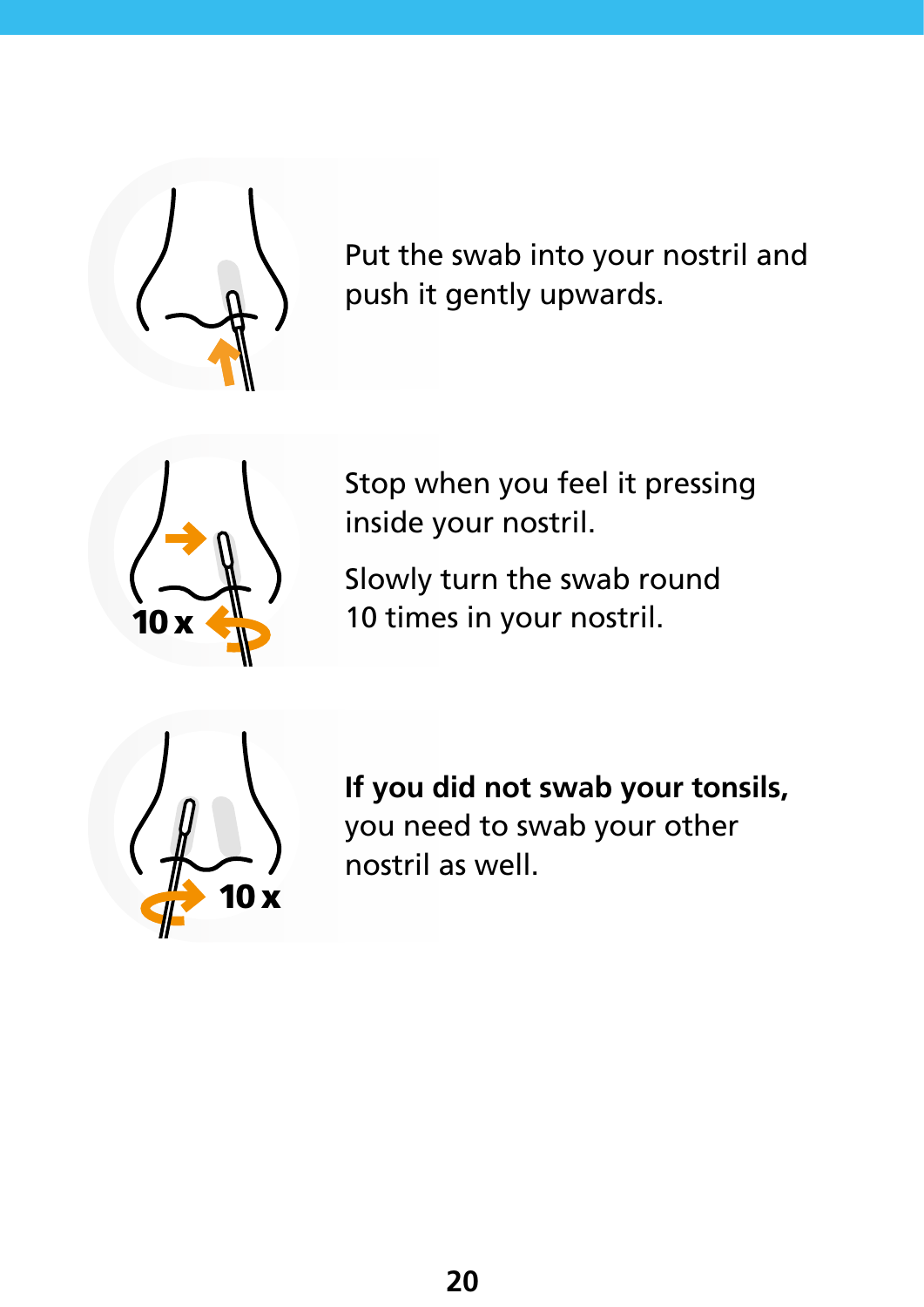### **What you need to do next**

Put the swab into the plastic tube.

The soft end should go in the liquid at the bottom.



Snap off the stick end of the swab so that it fits into the tube without bending.



Screw the lid of the tube back on tightly and **check it is on properly**.



Wash your hands again.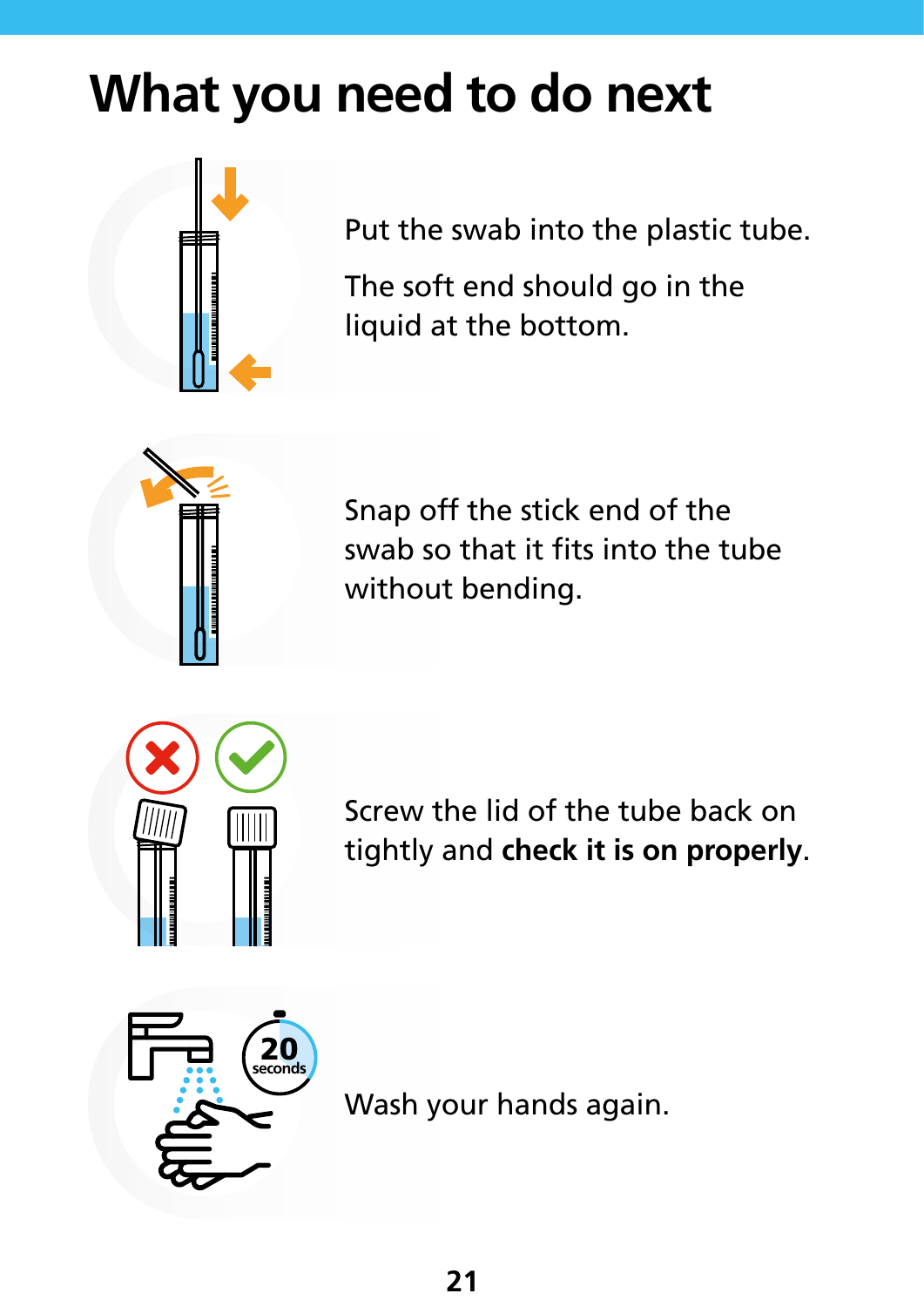### **How to pack up your test kit**



**1** Put the white pad and the plastic tube together into the see-through bag.



**2** Gently squeeze the air from the bag.



**3** Peel off the strip at the top of the bag, fold it over and seal it.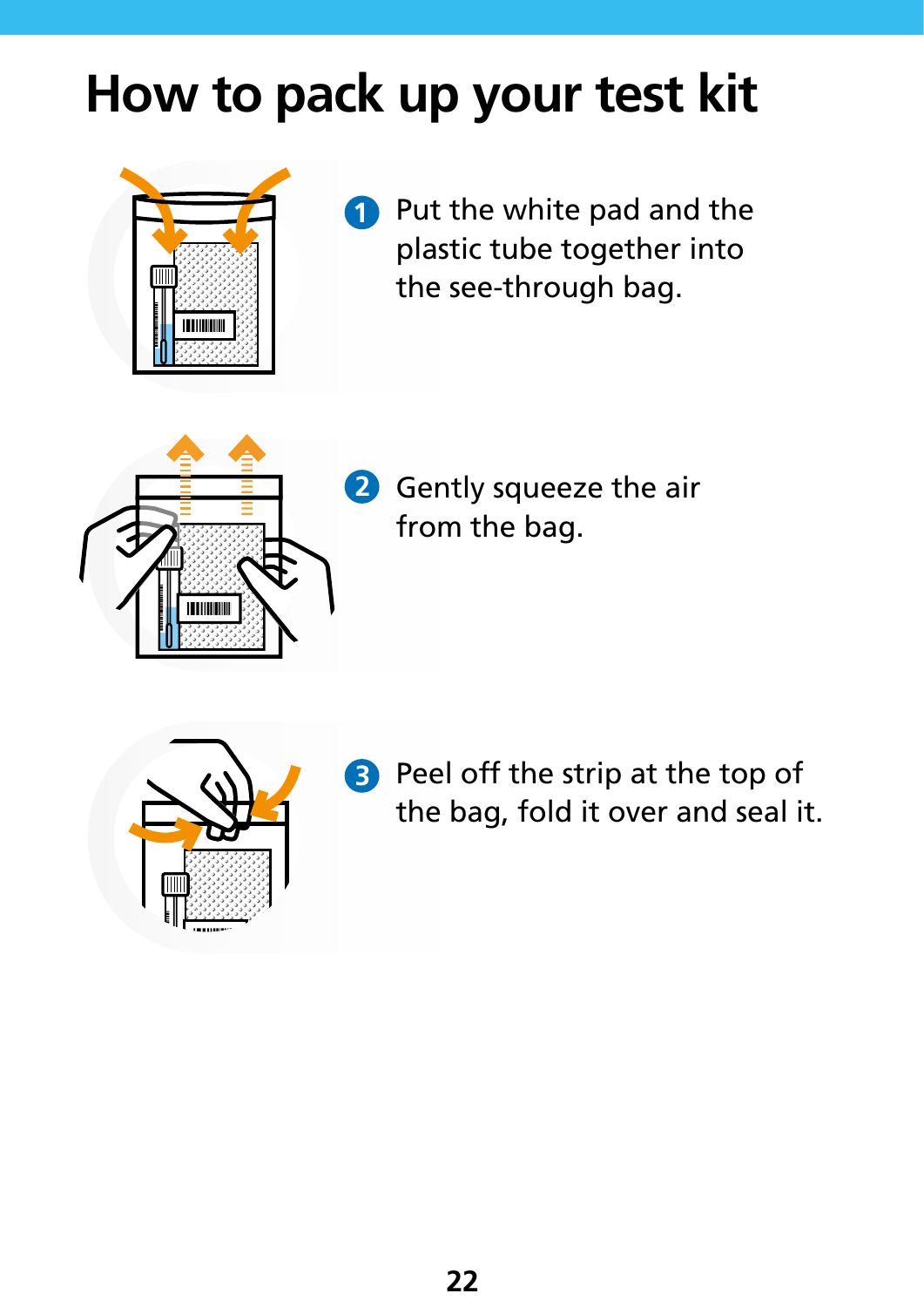### **Make up the return box**

This is the box you use to send the test back to us



- **Put the box in front of** you so that the tab is facing away from you.
- 2 Fold the sides towards the middle.
- **3** Fold the bottom part of the lid towards the centre so that it is goes over the top of the sides.



If you cannot make up the box, you can ask someone to do it for you.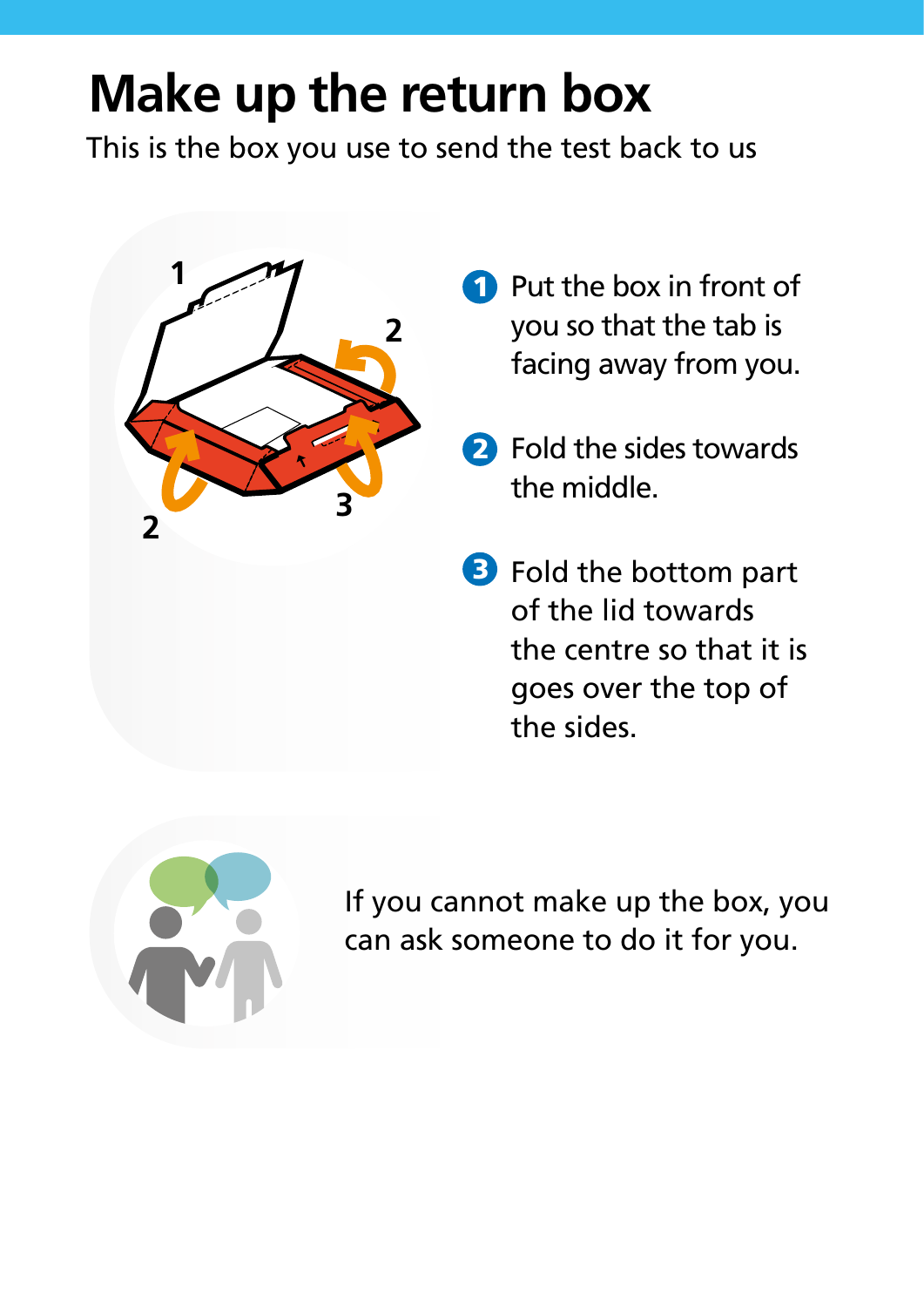

Put the see-through bag with your swab test in it into the box.



Close the box and stick it shut with the security seal.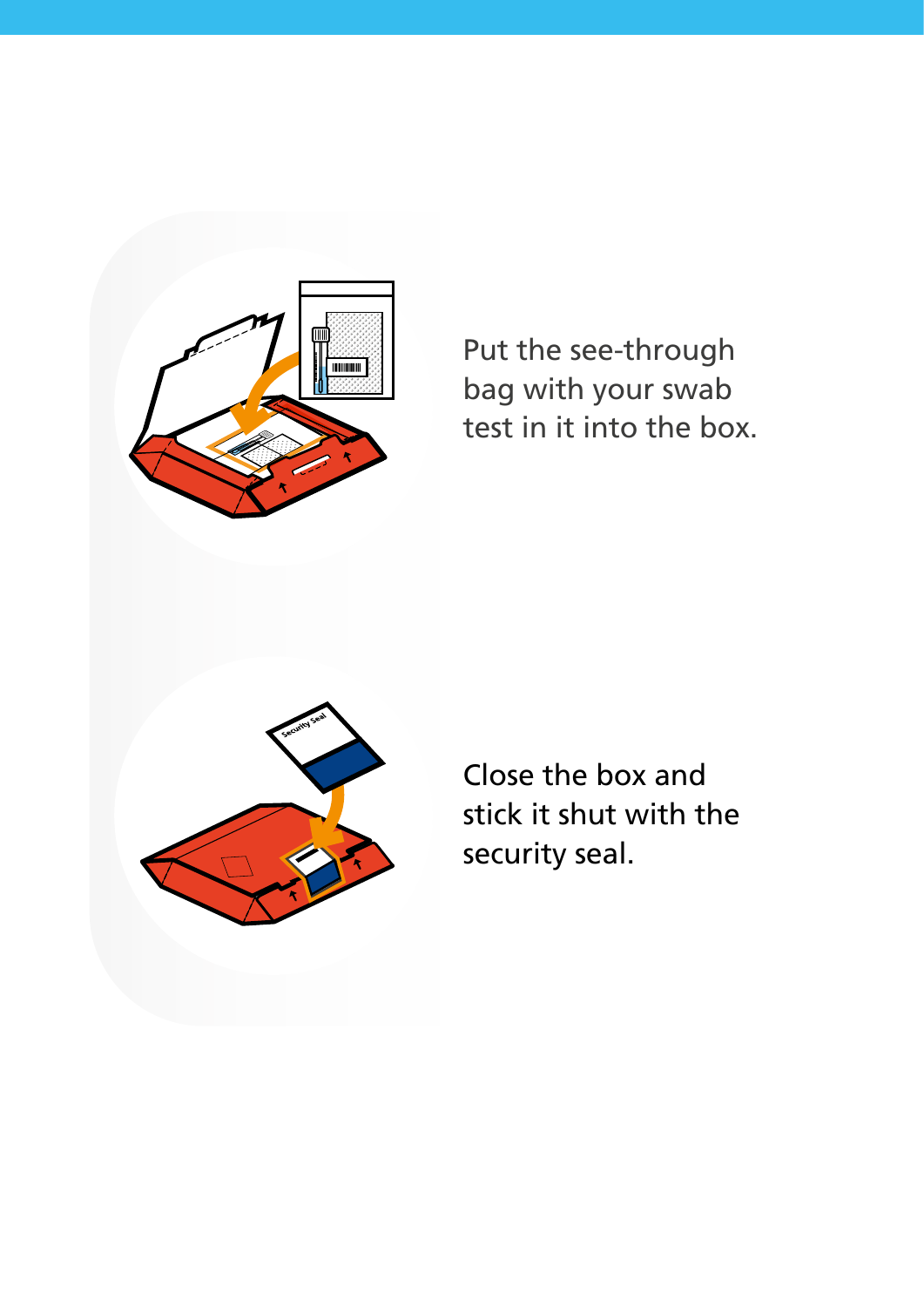### **Return the completed test kit**



You now need to post your test kit or wait for it to be collected by the courier.



If you post it, you need to use a priority postbox.

Make sure you post it 1 hour before the last collection time.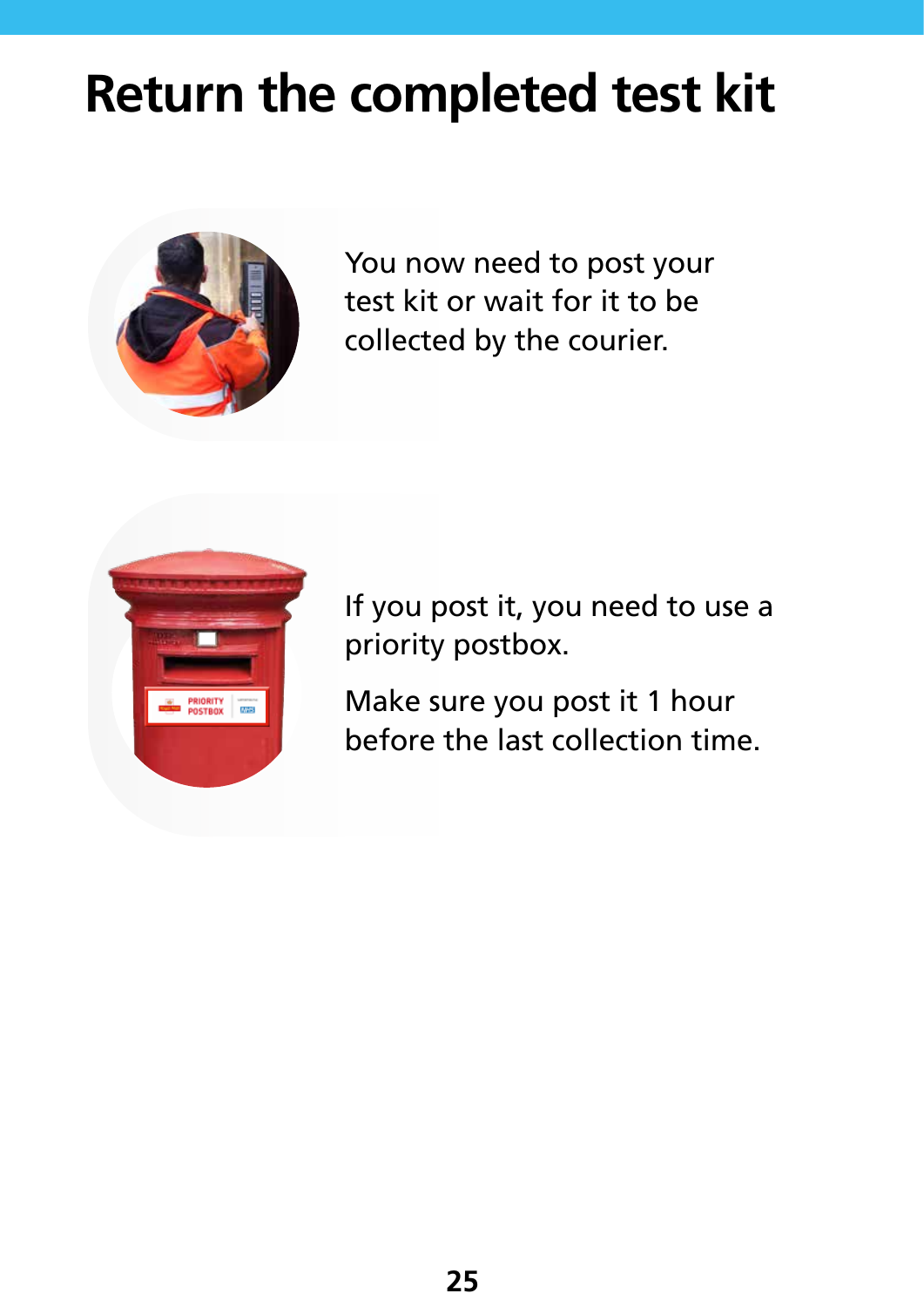### **When you get your result**



You should get the result by email and text 2 days after you have sent the kit back to us.

The result will also be sent to your GP or a hospital doctor.



#### **Important**

If you do not get your result within 2 days, call us on **119**.

Tell us that you sent back a **priority test** and you have not had the result yet.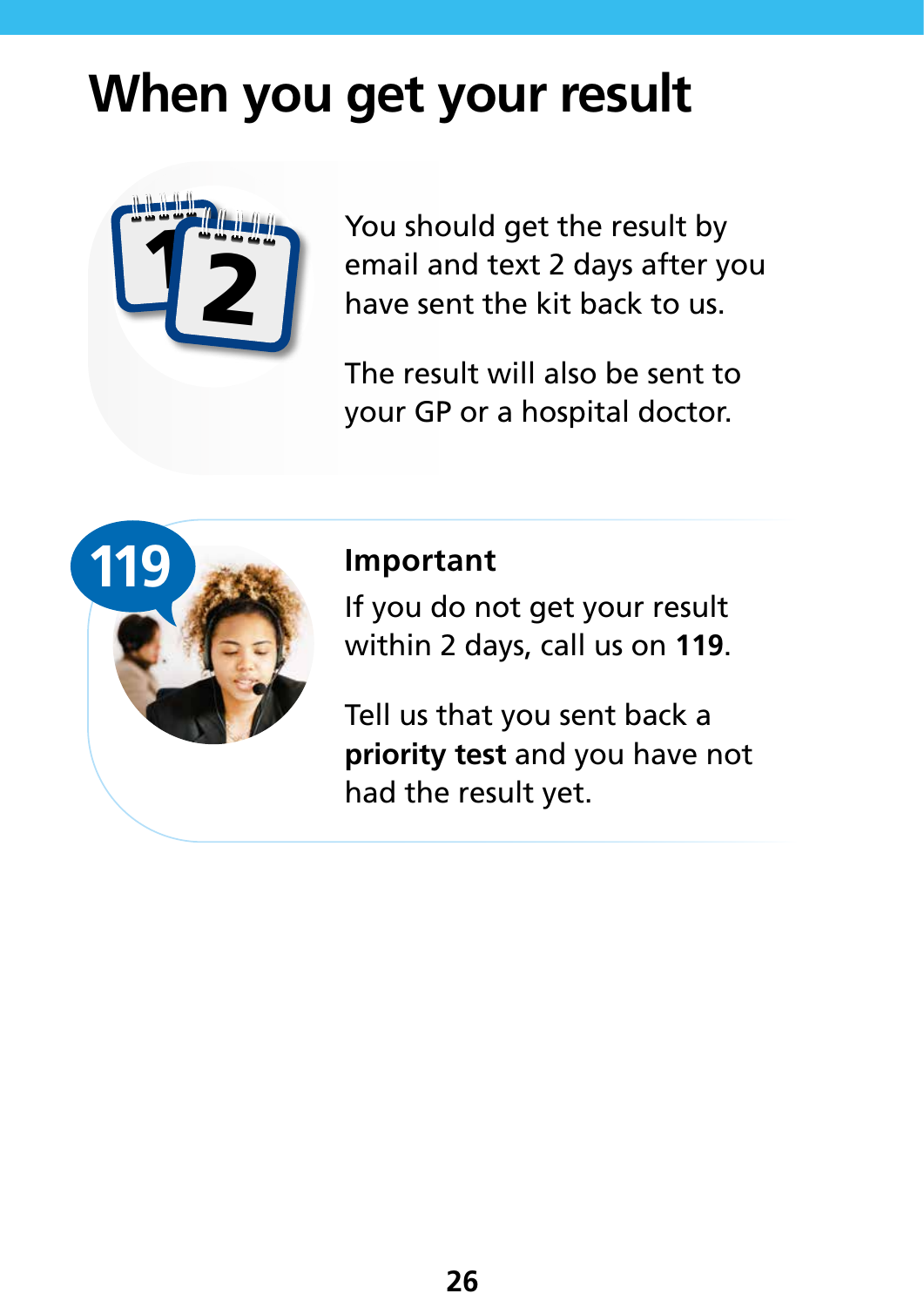### **If we tell you that you have COVID-19:**



### **If you live in England**

• The NHS may contact you to talk to you about treatments.

#### **Important**

If nobody contacts you within 24 hours, call your GP surgery or if they are closed, call 111



• The NHS may contact you to talk to you about treatments.



#### **Important**

If nobody contacts you within 48 hours, contact your hospital team or if they are closed, call 111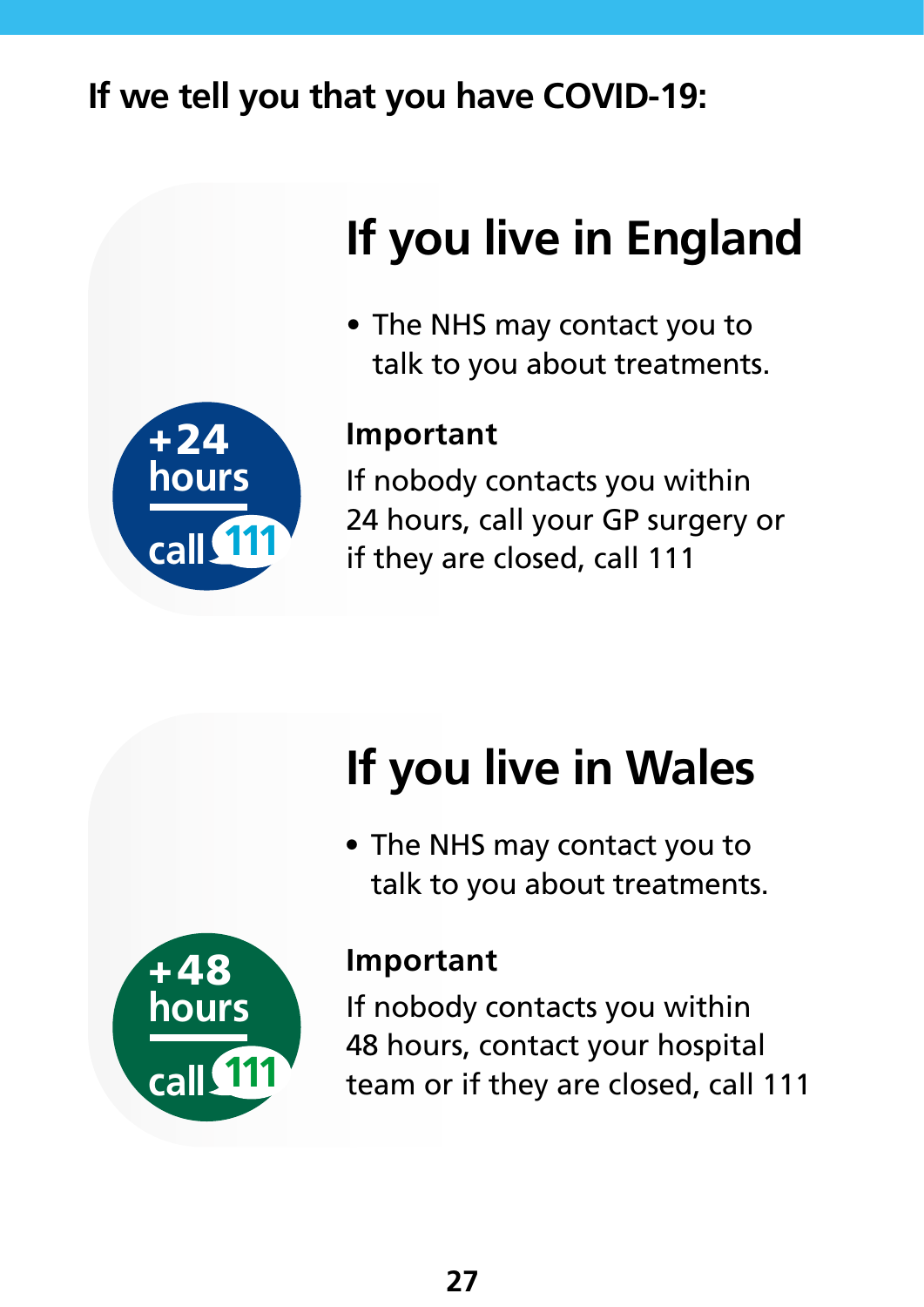### **If we tell you that you have COVID-19:**



### **If you live in Northern Ireland**

• The NHS may contact you to talk to you about treatments.

#### **Important**

If nobody contacts you within 24 hours, contact your GP surgery, if they are closed, call their out-ofhours service.

# **If you live in Scotland**



You can also go to the Scottish NHS web address:

**[nhsinform.scot/covid19treatments](http://gov.uk/pcr-home-test)**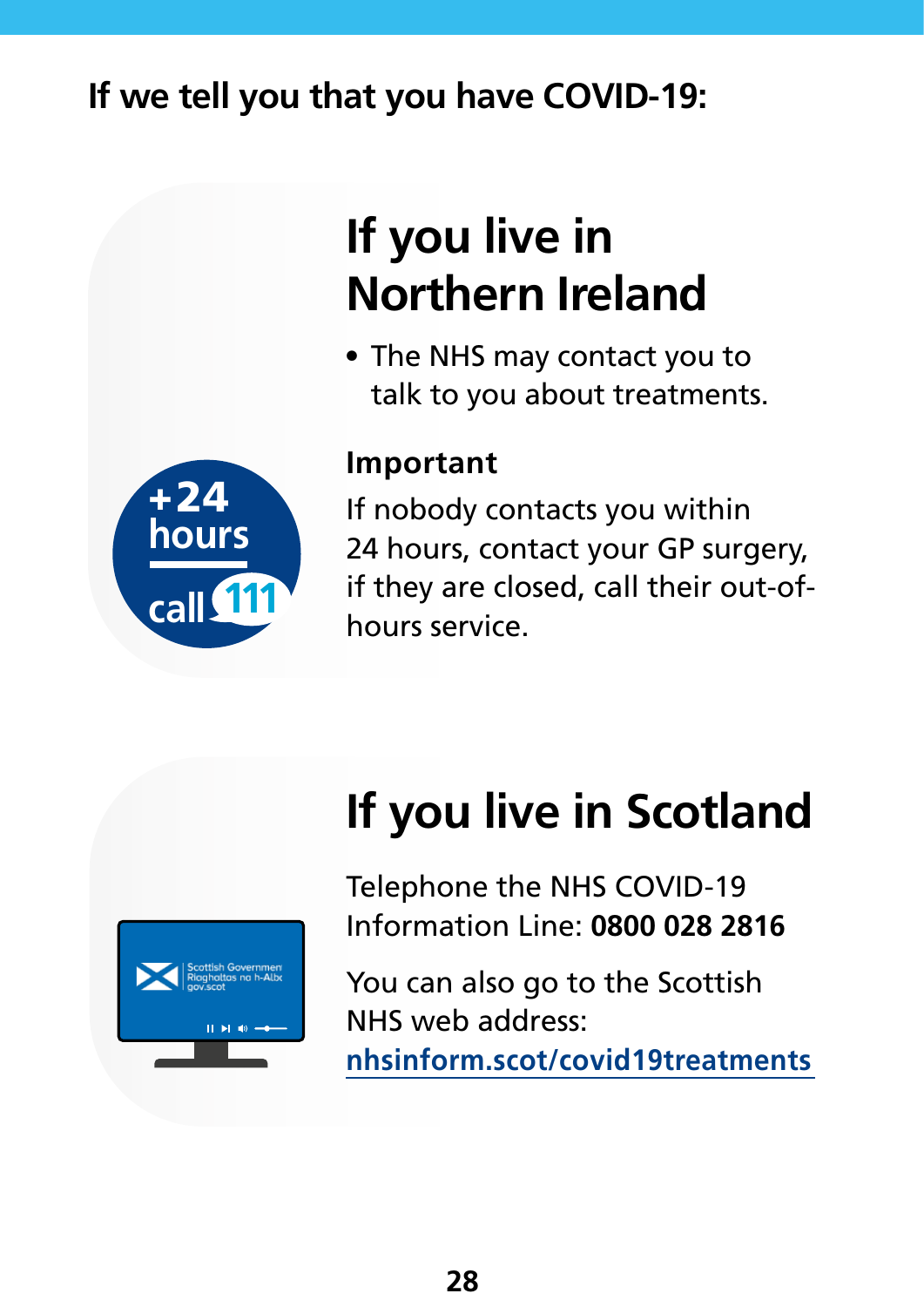### **Help and advice**

For help and advice with your test, you can phone us on **119**. Calls to **119** are always free.



If you feel worse or are not getting better after 7 days, or you feel very unwell, do not wait for your test result.

If you live in **England, Scotland or Wales**, contact NHS 111 right away

- You can call **111** any time
- You can visit the NHS websites for help and advice

In England, go to: **[111.nhs.uk](http://111.nhs.uk)**

In Scotland, go to: **[nhsinform.scot](http://nhsinform.scot)**

In Wales, go to: **[111.wales.nhs.uk](http://111.wales.nhs.uk)**

If you live in Northern Ireland, call your doctor's surgery

• You can call your doctor's out-ofhours service if the surgery is closed.

**Important** In an emergency, call 999

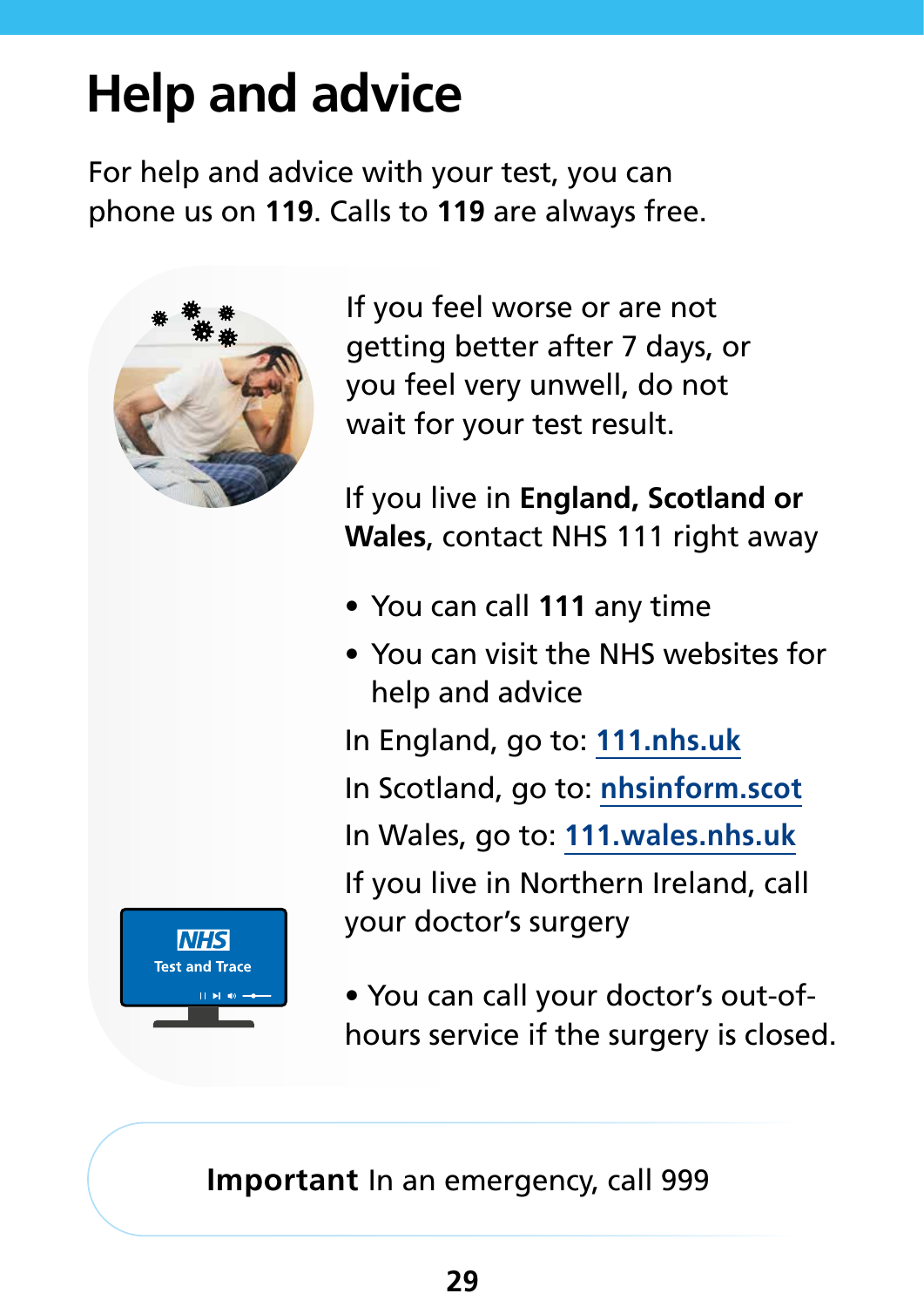

You can use the free **Be My Eyes** app to get help from trained NHS Test and Trace staff. **[bemyeyes.com](http://bemyeyes.com )**

Anyone can use it, but you may find it very helpful if you cannot see very well.



- **1.** Download and open the app.
- **2.** Go to **Specialized Help**.
- **3.** Go to **Personal Health**.
- **4.** Select **NHS Test and Trace**.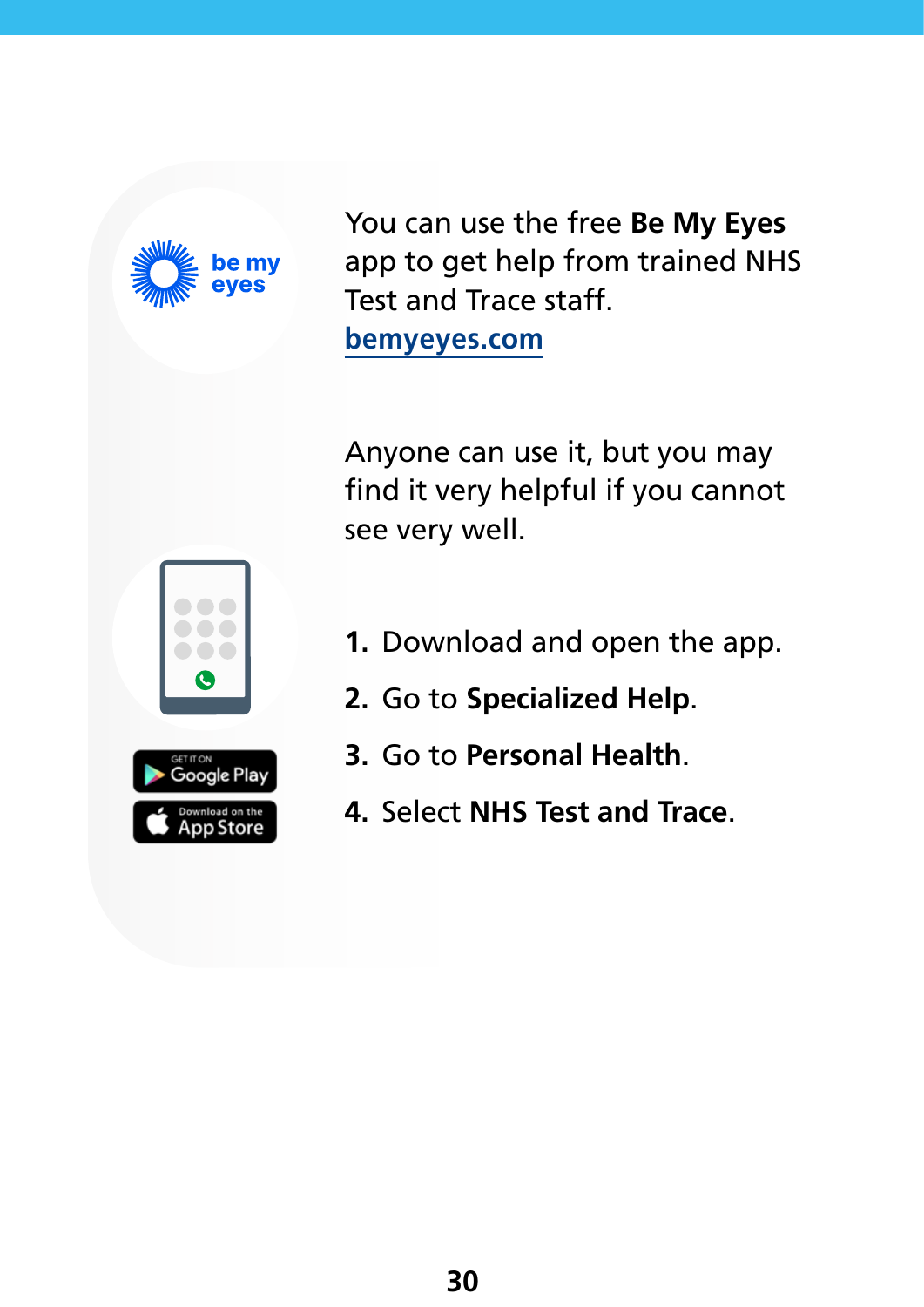**give feedback or report harm**

#### **Give feedback about your test kit or report harm**

If you are harmed by a device or have feedback about your test kit, reporting it could help others.

Go to: **gov.uk/covid-19-test-feedback**

or call **119**.